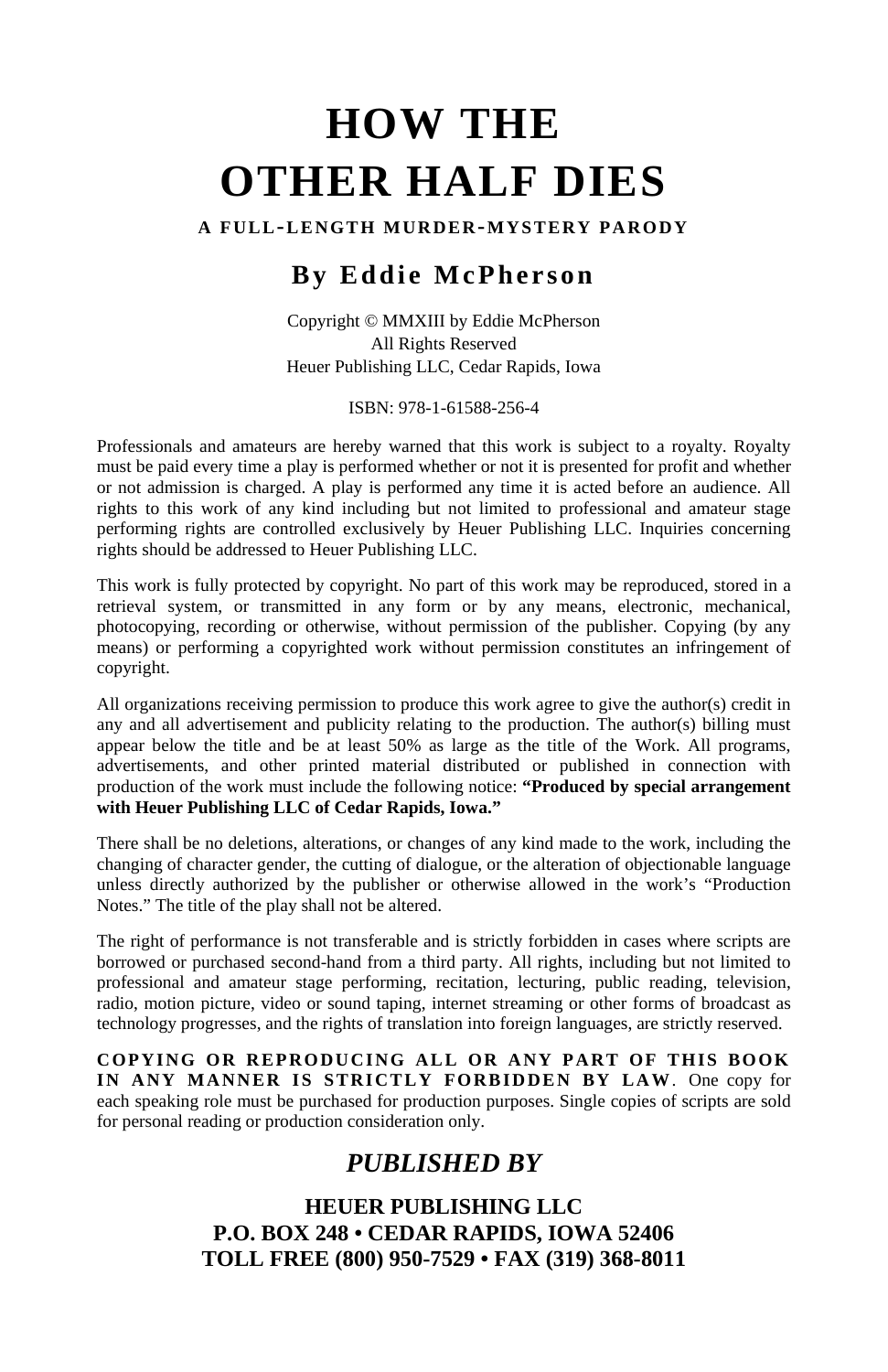#### *HOW THE OTHER HALF DIES*

# **HOW THE OTHER HALF DIES By Eddie McPherson**

**SYNOPSIS:** In a desperate attempt to become a member of Harriet Hammer's posh country club, Sybil Chasteen invites Ms. Hammer to a formal dinner party on the same day that she discovers a dead body in the trunk of her new car. While Sybil waits impatiently for the authorities, the corpse, nicknamed Mr. X, sits propped up on her sofa as the list of murder suspects grows. The police, distracted by a few other cases, finally arrive only to find Sybil's life spiraling recklessly out of control in this doorslamming, phone ringing, ridiculously fun murder-mystery parody that includes backstage rim shots, witty one-liners and a backyard wedding. Easy staging and flexible casting.

# **CAST OF CHARACTERS**

# **NON-DOUBLER**

| includes backstage rim shots, witty one-liners and a backyard wedding. Easy |                                |
|-----------------------------------------------------------------------------|--------------------------------|
| staging and flexible casting.                                               |                                |
| <b>CAST OF CHARACTERS</b>                                                   |                                |
| (A FLEXIBLE CAST OF 16-27: 5 MEN, 7-10 WOMEN, 4-12 EITHER)                  |                                |
| <b>NON-DOUBLERS</b>                                                         |                                |
| ACTORS CAN'T DOUBLE IF THEY PLAY THE FOLLOWING CHARACTERS                   |                                |
|                                                                             |                                |
| CORPSE (m)                                                                  | Murdered man with no lines but |
|                                                                             | remains on stage throughout.   |
| SYBIL CHASTEEN (f)                                                          | Finds a corpse in the trunk of |
|                                                                             | her new car. (274 lines)       |
| OFFICER KNIGHT (m/f)                                                        | . Veteran cop who dreams of    |
|                                                                             | becoming<br>an inspector.      |
|                                                                             | $(234$ lines)                  |
|                                                                             |                                |
|                                                                             | discovers cooking. Note: Could |
|                                                                             | be played by a female if       |
|                                                                             | absolutely<br>necessary.       |
|                                                                             | $(101$ lines)                  |
|                                                                             | A good friend of Sybil.        |
|                                                                             | $(56$ lines)                   |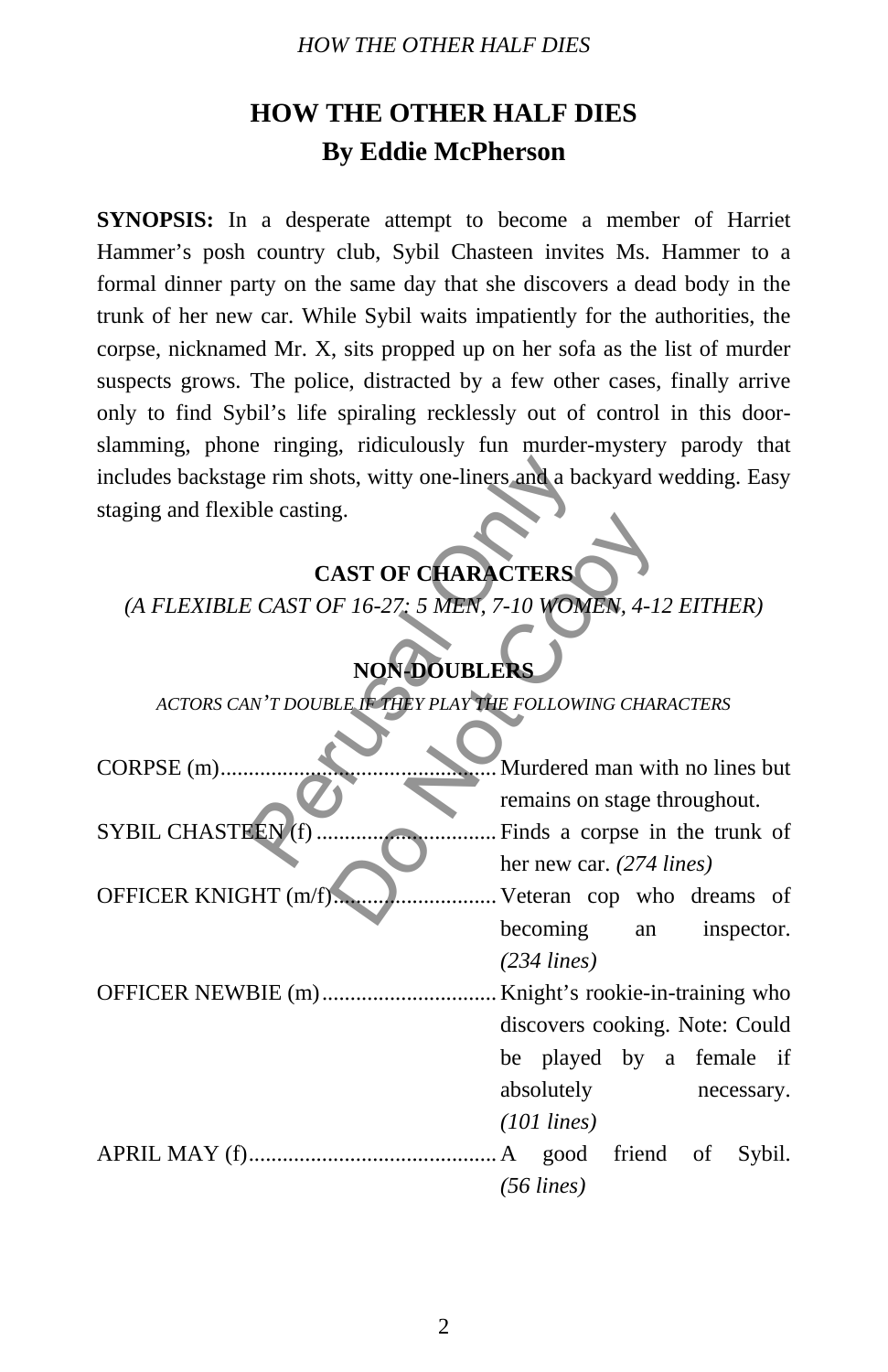### *BY EDDIE McPHERSON*

| Ripper then falls in love with     |  |  |  |  |  |
|------------------------------------|--|--|--|--|--|
| him. $(55 \text{ lines})$          |  |  |  |  |  |
|                                    |  |  |  |  |  |
| falls in love with her. (59 lines) |  |  |  |  |  |
|                                    |  |  |  |  |  |
| $(33 \text{ lines})$               |  |  |  |  |  |
|                                    |  |  |  |  |  |
| $(25$ lines)                       |  |  |  |  |  |
|                                    |  |  |  |  |  |
| dreams of bigger things.           |  |  |  |  |  |
| $(65 \text{ lines})$               |  |  |  |  |  |
|                                    |  |  |  |  |  |
| Sybil's dinner party. (37 lines)   |  |  |  |  |  |

# **DOUBLERS**

|                                                                       | $(65 \text{ lines})$                  |  |  |  |  |  |  |
|-----------------------------------------------------------------------|---------------------------------------|--|--|--|--|--|--|
| MRS. HARRIET HAMMER (f)                                               | Rich socialite who attends            |  |  |  |  |  |  |
|                                                                       | Sybil's dinner party. (37 lines)      |  |  |  |  |  |  |
| <b>DOUBLERS</b>                                                       |                                       |  |  |  |  |  |  |
| ACTORS CAN DOUBLE IF THEY PLAY THE FOLLOWING CHARACTERS.              |                                       |  |  |  |  |  |  |
| NOTE: THE DOUBLING CHARACTERS MAY BE PLAYED BY 5 ACTORS, 16 ACTORS OR |                                       |  |  |  |  |  |  |
| <b>ANYTHING IN BETWEEN</b>                                            |                                       |  |  |  |  |  |  |
|                                                                       |                                       |  |  |  |  |  |  |
| HAPPY HARRY/HAPPY HAZEL (m/f) Runs a used car lot. (10 lines)         |                                       |  |  |  |  |  |  |
|                                                                       |                                       |  |  |  |  |  |  |
| STRANGER (m)                                                          | Keeps calling Sybil then shows        |  |  |  |  |  |  |
|                                                                       | up at her house. $(34 \text{ lines})$ |  |  |  |  |  |  |
| MRS. NABORS (f)                                                       | Sybil's neighbor who just lost        |  |  |  |  |  |  |
|                                                                       | her beloved 15 year-old cat.          |  |  |  |  |  |  |
|                                                                       | $(17$ lines)                          |  |  |  |  |  |  |
|                                                                       |                                       |  |  |  |  |  |  |
|                                                                       | window spying. $(1 \text{ line})$     |  |  |  |  |  |  |
|                                                                       |                                       |  |  |  |  |  |  |
|                                                                       |                                       |  |  |  |  |  |  |
|                                                                       |                                       |  |  |  |  |  |  |
|                                                                       | the play. $(10 \text{ lines})$        |  |  |  |  |  |  |
|                                                                       |                                       |  |  |  |  |  |  |
|                                                                       | she's nervous. (23 lines)             |  |  |  |  |  |  |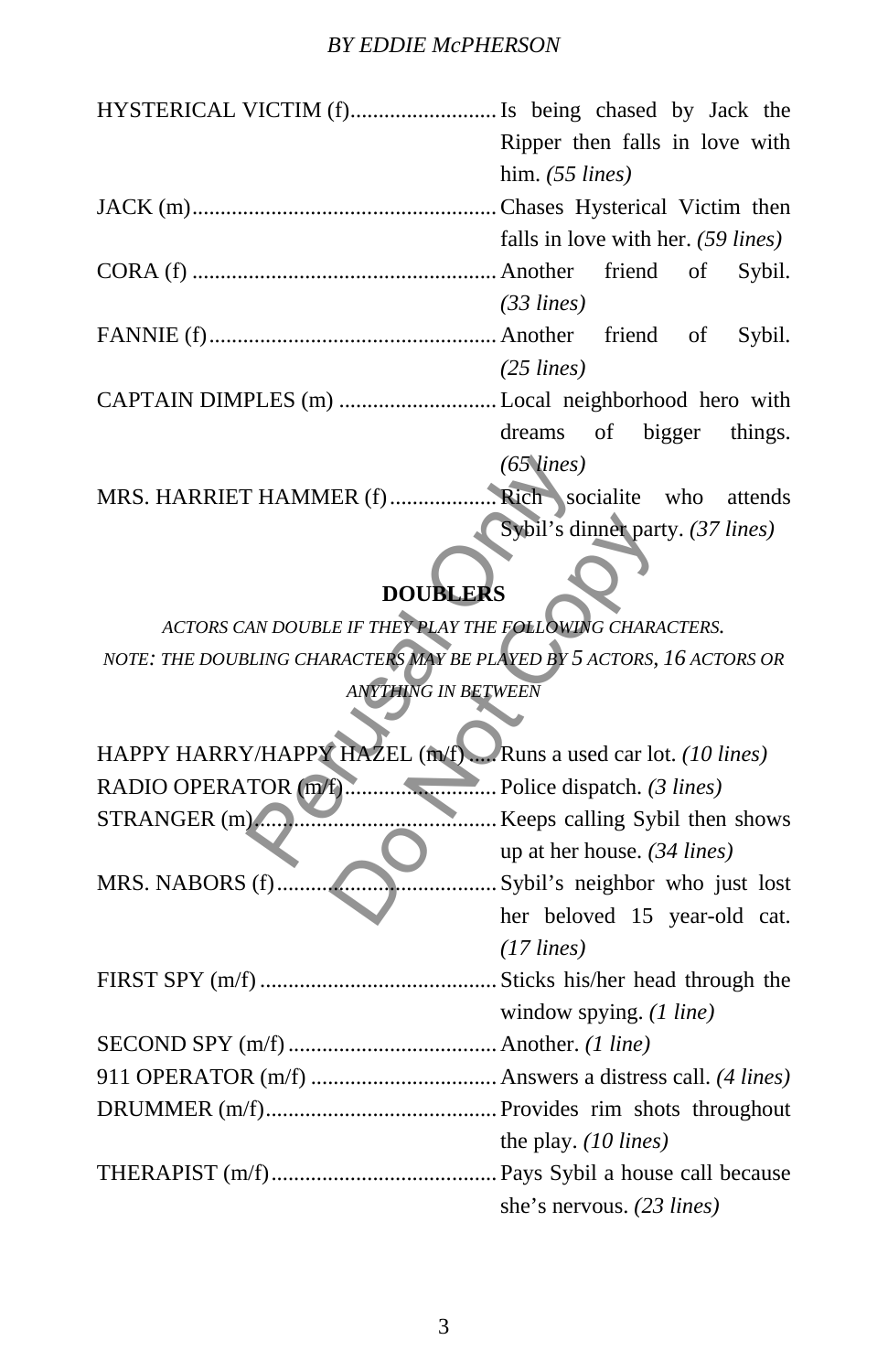#### *HOW THE OTHER HALF DIES*

| impromptu wedding. (2 lines) |  |  |  |  |  |                             |  |  |
|------------------------------|--|--|--|--|--|-----------------------------|--|--|
|                              |  |  |  |  |  |                             |  |  |
|                              |  |  |  |  |  |                             |  |  |
|                              |  |  |  |  |  |                             |  |  |
|                              |  |  |  |  |  |                             |  |  |
| Corpse. (12 lines)           |  |  |  |  |  |                             |  |  |
|                              |  |  |  |  |  |                             |  |  |
| Hammer. (7 lines)            |  |  |  |  |  |                             |  |  |
|                              |  |  |  |  |  |                             |  |  |
|                              |  |  |  |  |  |                             |  |  |
|                              |  |  |  |  |  | Victim's wedding. (3 lines) |  |  |

# **PROPS**

### **ACT ONE**

Two phones, contract, to-do list, walkie, head-set microphone or walkie, purses, ladder or step ladder, large plastic butcher knife, feather duster, blood stained sack, two Bingo cards, tray of cheese crackers or puffs, two covered dishes, apron, fishing rod, rubber chicken, handkerchief or tissue, pad and pencil, two or three Thesauruses, yellow tape or roll of crêpe paper, mixing bowl, freezer bags, feather, oven mitts, two small pocket mirrors, digital camera, cooking pot, box of cereal. PROPS<br>
Intract, to-do list, walkie, head-set might<br>
step ladder, large plastic butcher knife,<br>
Delingo cards, tray of cheese crackers of<br>
shing rod, rubber chicken, handkerchie<br>
ree Thesauruses, yellow tape or roll of<br>
ags Capture Colorer and School Colorer and School Colorer and School Colorer and School Copyright, and School Copyright Control of critical Copyright Control of critical Copyright Copyright Copyright Copyright Copyright Copyri

### **ACT TWO**

Cigar, sunglasses, lampshade, writing tablet, cell phone, ugly hat, sandwich, handful of confetti, ice cream cone, death certificate, Sharpie, chef's hat, horseshoe cut from felt, small music device, "fur" wrap, large handkerchief, glasses on a stick, apple, banana, carrot, small bouquet of fake flowers, veil attached to plastic tiara, photograph, toy pistol, bikini top, white glove, newspaper, a will, three socks, fake mustache.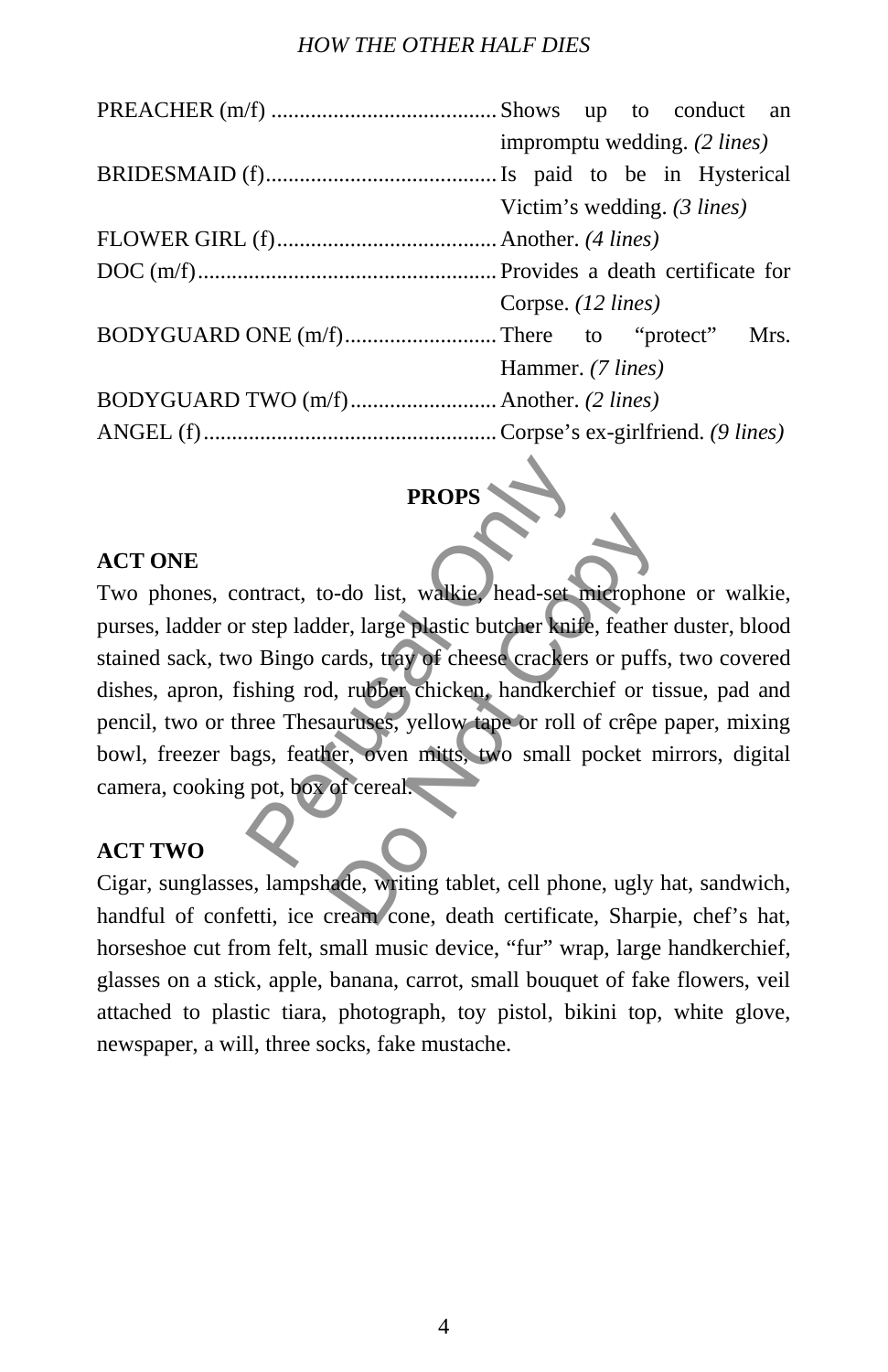#### *BY EDDIE McPHERSON*

#### **SET**

It's the living room of Sybil Chasteen. Stage left is the front door. Stage right is the kitchen door. In the upstage wall is a window. If it's a real window, a few actors appear at it; if it's fake, the actors can peek inside the door instead. A sofa sits center stage. You may add other chairs, bookcases, tables, etc. as you prefer. Somewhere on the upstage wall is a set of footprints glued to the wall. The footprints climb the wall, make an arch then down the wall. (NOTE: This sight gag is optional. If you prefer not to use it, it's easily removed from the script.) You may choose to have a complete living room set with walls or a suggestive set with free-standing doors and windows.

### **PRODUCTION NOTES**

This play parodies murder mysteries and is to be played solely for laughs. Broadly played characters and action that moves at a quick, steady pace is the key to a successful farce.

Captain Dimples' costume needs to look homemade. Perhaps sweat pants or tights with shorts worn on top of them. A long-sleeved shirt is worn to match. Perhaps a wide cardboard belt covered in aluminum foil and a beach towel for a cape. A piece of cloth tied around his head with holes cut out for the eyes could be used for his mask. A piece of white paper has been attached to his chest but no letter "C" underneath the paper. Captain Dimples' stand-in Roger is dressed identically to Captain Dimples except that he has the letter "C" attached underneath his piece of paper. PRODUCTION NOTES<br>
ies murder mysteries and is to be playe<br>
characters and action that moves at a q<br>
essful farce.<br>
Second the move of them.<br>
A long-sleev<br>
Note cardboard belt covered in alumin<br>
A piece of cloth tied around **PRODUCTION NOTES**<br>
Franchise and is to be played sole<br>
s and action that moves at a quick, s<br>
ce.<br>
e needs to look homemade. Perhaps s<br>
on top of them. A long-sleeved ship<br>
inclosed by the covered in aluminum for<br>
of clot

In the same homemade fashion, Jack the Ripper in the first act may wear black attire, a plastic or cloth black cape and a store-bought or homemade black top hat.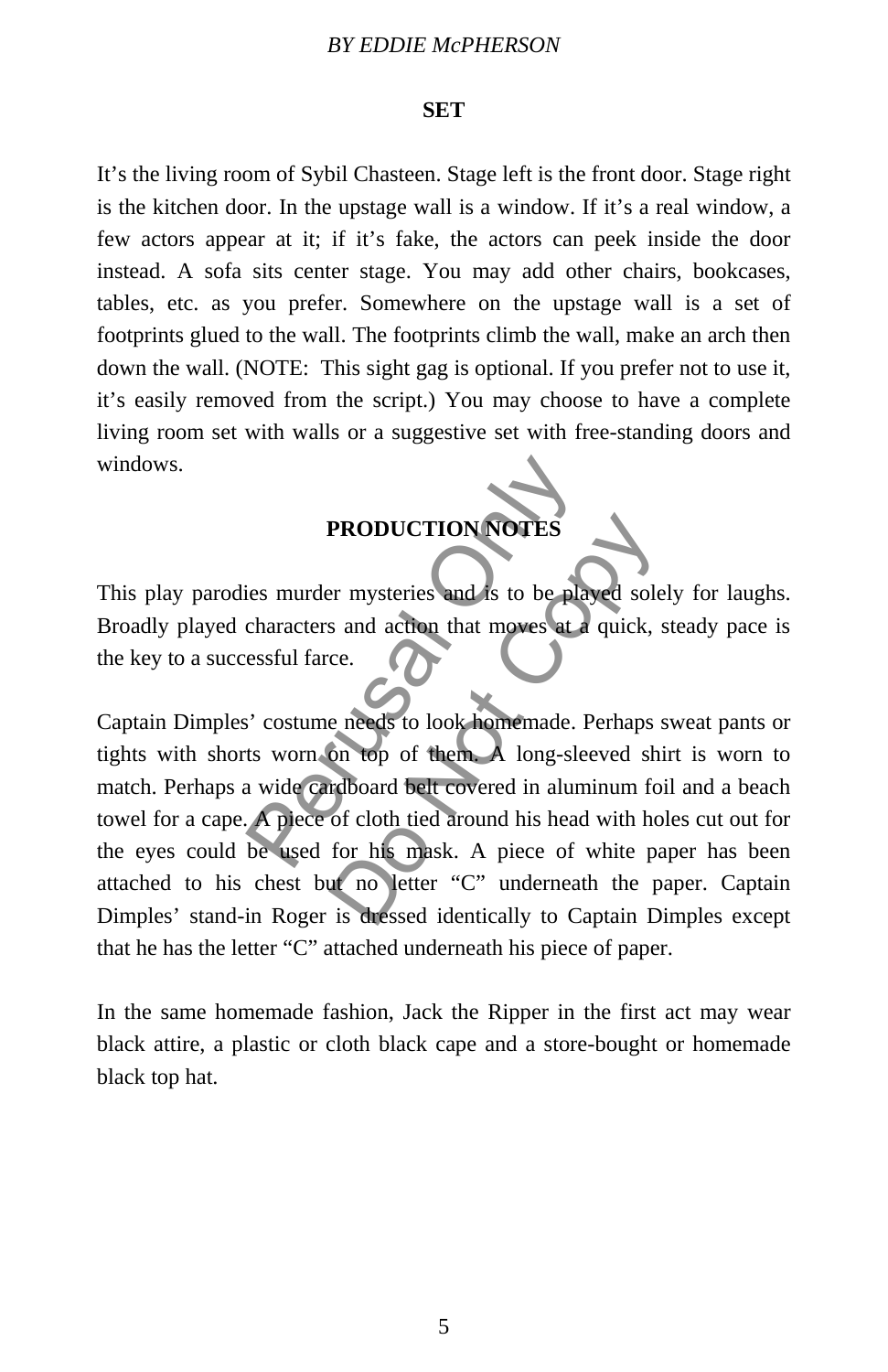### **ACT ONE**

### *AT RISE:*

*SYBIL is on the phone waiting patiently for someone to pick up in answer to her call. A dead man, let's call him CORPSE, is propped up sitting on her sofa. He's dressed in nice attire, but wears a ragged coat on top of his clothes.* 

- **SYBIL:** Someone please hurry and answer the phone.
- **HAPPY HARRY:** *(Enters holding a phone.)* Happy Harry's Used Cars, please hold. *(Receiver to his chest and yelling.)* Hey, is somebody going out for tacos?
- **SYBIL:** Hello? Hello? Is anyone there?<sup>4</sup>
- HAPPY HARRY: Sorry, lady, I'm back. What can I do you for?
- **SYBIL:** Well, you see, I bought a car from you yesterday and-
- **HAPPY HARRY:** I remember you, the sweet little lady from Pasadena.
- **SYBIL:** I'm from Greenville.
- **HAPPY HARRY:** How's that beautiful car workin' out for ya? 'Scuse me. *(Yelling.)* Hey, Lenny! Get the tacos and it's your turn to buy! poing out for tacos?<br>
Hello? Is anyone there?<br>
Y: Sorry, lady, I'm back What can I<br>
you see, I bought a car from you yest<br>
RY: I remember you, the sweet<br>
M Greenville.<br>
Y: How's that beautiful car workin'<br>
I.) Hey, Lenny!
- **SYBIL:** The car is doing just fine, but—
- **HAPPY HARRY:** Good, good. Like our motto says: If you're not pleased, we don't give a rip.
- **SYBIL:** Sir, I'm afraid this is important. You see, I drove to the market this morning and when I opened the trunk to place my groceries inside, there it was. Right there. In my trunk! What can I do yo<br>
I bought a car from you yesterday<br>
remember you, the sweet little<br>
wille.<br>
"S that beautiful car workin' out for<br>
enny! Get the taces and it's your t<br>
yout fine, but<br>
youthout it's your the sweet arip.<br>
N
- **HAPPY HARRY:** Yes ma'am…that's usually where you find your spare tire.
- **SYBIL:** It wasn't a spare tire I found at all, it was a dead body.
- **HAPPY HARRY:** Ma'am, need I remind you that you bought the car "as-is." Now, it says so right there on your contract. Did you read your contract?
- **SYBIL:** I did.
- **HAPPY HARRY:** The fine print at the bottom?
- **SYBIL:** Well, no, but―
- **HAPPY HARRY:** I'll wait.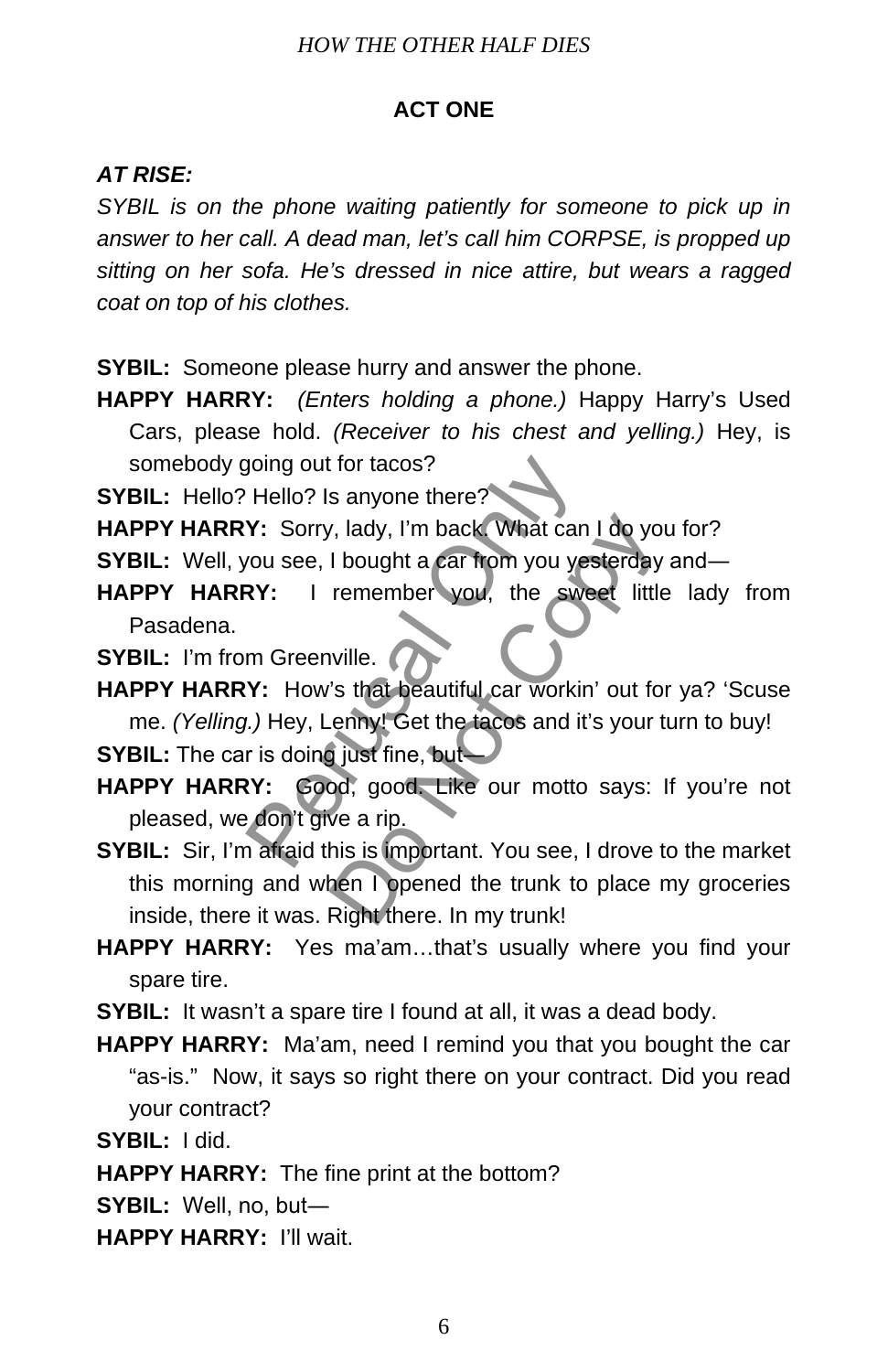- **SYBIL:** Sorry. *(Holds the paper only three inches from her nose.)* I, the above signed, understand I am buying this car as-is including possible bald tires, sawdust in the engine, murdered corpse, cracked windshield or leaky radiator.
- **HAPPY HARRY:** I must say that out of forty years we've been in business, this is our first murdered corpse. But it was bound to happen sooner or later. If you go online and fill out the customer survey, we will send you a free calendar with me on the cover posing in nothing but a toga and designer sunglasses. *(He exits.)*
- **SYBIL:** But I'm throwing a very important dinner party this evening. Hello? Hello? *(She hangs up and speaks to CORPSE.)* Now, what am I supposed to do with you? *(Doorbell.)* Oh, dear. *(She answers the door.)*
- **OFFICER KNIGHT:** Excuse me, ma'am, I'm sorry to bother you, but would you happen to have a tall ladder?
- **SYBIL:** *(Hand to her chest.)* Thank goodness you're here. I have something to show you.
- **OFFICER KNIGHT:** Sorry, ma'am, but we're in the middle of an emergency.
- **SYBIL:** *(Rushing to the CORPSE.)* I have an emergency of my own! See?
- **OFFICER KNIGHT:** *(Holding up a piece of paper.)* Do you see this, ma'am? This is called a list of things we must do before our shift is over. Now, we have only two things left to do on this list. Two things. And then it's home to a bubble bath and bowl of Capt'n Crunch. Sed to do with you? (Doorbell.) Oh, doorbell.) Oh, doorbell.) Oh, doorbell.) Oh, doorbell.<br> **GHT:** Excuse me, ma'am, I'm sorry appen to have a tall ladder?<br>
o show you.<br> **GHT:** Sorry, ma'am, but we're in ing to the CORPSE. xcuse me, ma'am, i'm sorry to bota<br>
bota tall ladder?<br>
chest.) Thank goodness you're<br>
you.<br>
Sorry, ma'am, but we're in the r<br>
e CORPSE.) I have an emergency<br>
dolding up a piece of paper.) Do you all a list of things we mus
- **SYBIL:** But I found a dead body in the trunk of my new car.
- **OFFICER KNIGHT:** And your neighbor's fifteen-year-old cat is in the top of a tree with only two hours of daylight left, now which do you think is priority?
- **SYBIL:** The dead body.
- **OFFICER KNIGHT:** Did you hear what I said? Cat. In tree. Two hours 'til nightfall.
- **OFFICER NEWBIE:** *(Running in.)* Did you find a ladder?
- **OFFICER KNIGHT:** It seems we have someone here who isn't too excited about helping out the local police department.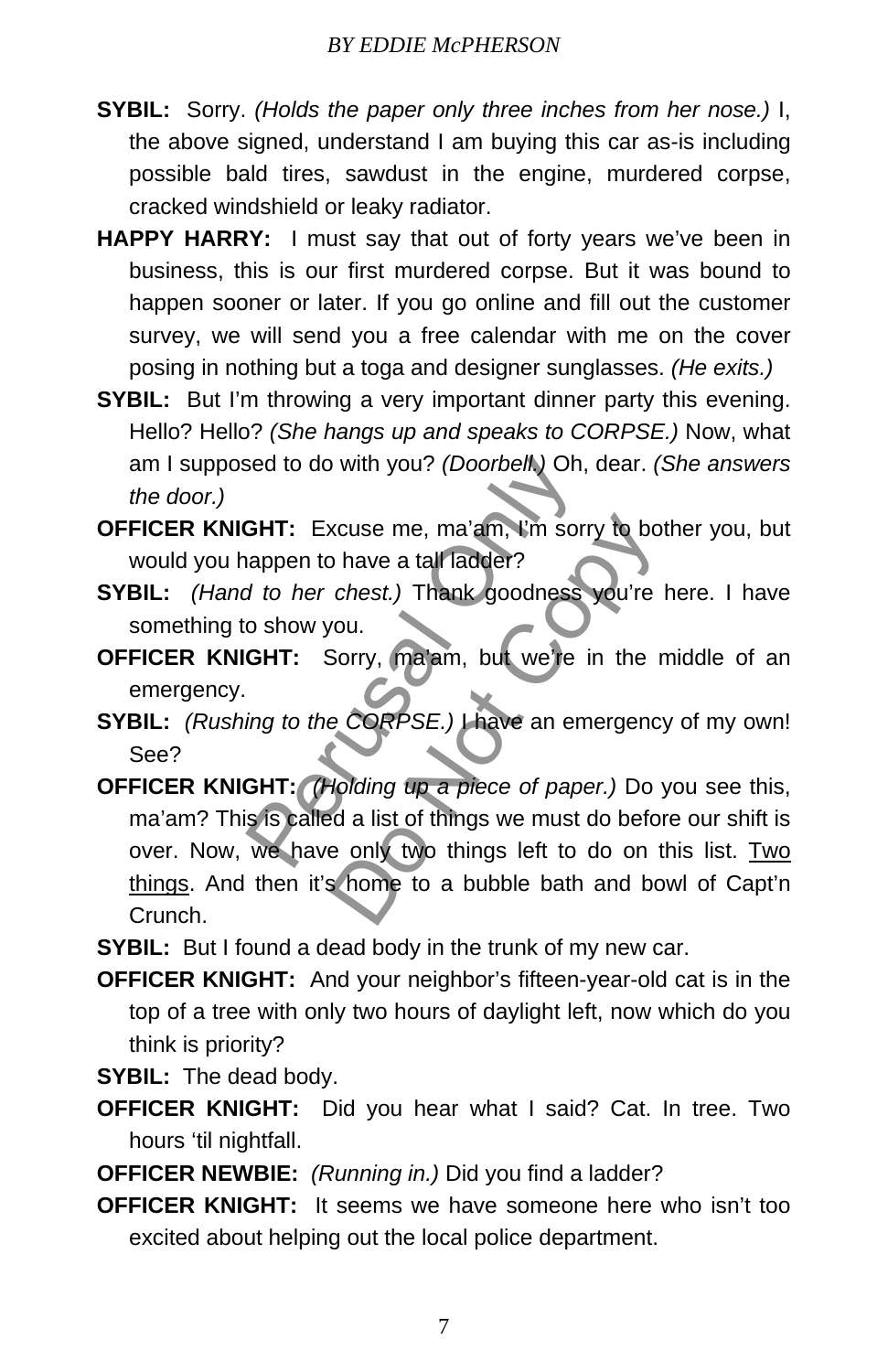- **NEWBIE:** Oh, really? Well, well, well, aren't we Ms…Ms… *(For lack of better words.)* naughty pants?
- **SYBIL:** *(Pleading to NEWBIE.)* Perhaps you can help me. *(Heads to CORPSE.)* Let me show you something.
- **NEWBIE:** Unless it's a tall ladder, I'm not interested.
- **SYBIL:** But someone's been murdered.
- **NEWBIE:** Lady, we have a priority list―
- **OFFICER KNIGHT:** I showed her the list.
- **NEWBIE:** And that didn't matter to her? *(To SYBIL.)* What kind of weirdo are you?
- **SYBIL:** I, sir, am no weirdo. I'm a concerned citizen who bought a car and happened to find a dead body in the trunk. It's right here!
- **NEWBIE:** *(Into his walkie.)* Possible backup needed at 123 Skeeter Street. Hysterical woman giving me dirty looks, over. *(Beat.)* She just did it again, over. pened to find a dead body in the trurn<br>
o his walkie.) Possible backup need<br>
terical woman giving me dirty looks,<br>
jain, over.<br> **ATOR:** (Stepping out with a radice? Over.<br>
ting toward the radio.) Not yet, over!<br> **ATOR:** Sh
- **RADIO OPERATOR:** *(Stepping out with a radio.)* Has she used physical force? Over. oman giving me dirty looks, over.<br>
r.<br>
(Stepping out with a radio.) Handio.)<br>
r.<br>
r.<br>
and the radio.) Not yet, over!<br>
She sounds mean? Over.<br>
d, over.<br>
d, over.<br>
My God, you stay strong. You he<br>
t. (Exits.)<br>
(To SYBIL.) No
- **SYBIL:** *(Shouting toward the radio.)* Not yet, over!
- **RADIO OPERATOR:** She sounds mean? Over.
- **NEWBIE:** Mean and old, over.
- **RADIO OPERATOR:** My God, you stay strong. You hear me? Stay strong! Over and out. *(Exits.)*
- **OFFICER KNIGHT:** *(To SYBIL.)* Now that you've destroyed my partner's self-confidence, may we please borrow a ladder?
- **SYBIL:** Good heavens, it's in the shed out back. *(She sits and cries into her hands.)*
- **NEWBIE:** Ma'am, are you upset about something?
- **SYBIL:** There's a dead man on my sofa, the car dealership won't come get him, you're too busy to do anything about it and I'm giving a dinner party tonight for a very important socialite. I'm a nervous wreck.
- **OFFICER KNIGHT:** *(Sarcastic.)* Not that we asked for a summary of your day, or anything.
- **SYBIL:** Can't you at least look for his murderer?
- **OFFICER KNIGHT:** *(Sighs, turns to NEWBIE.)* So, what we got left on our list for today?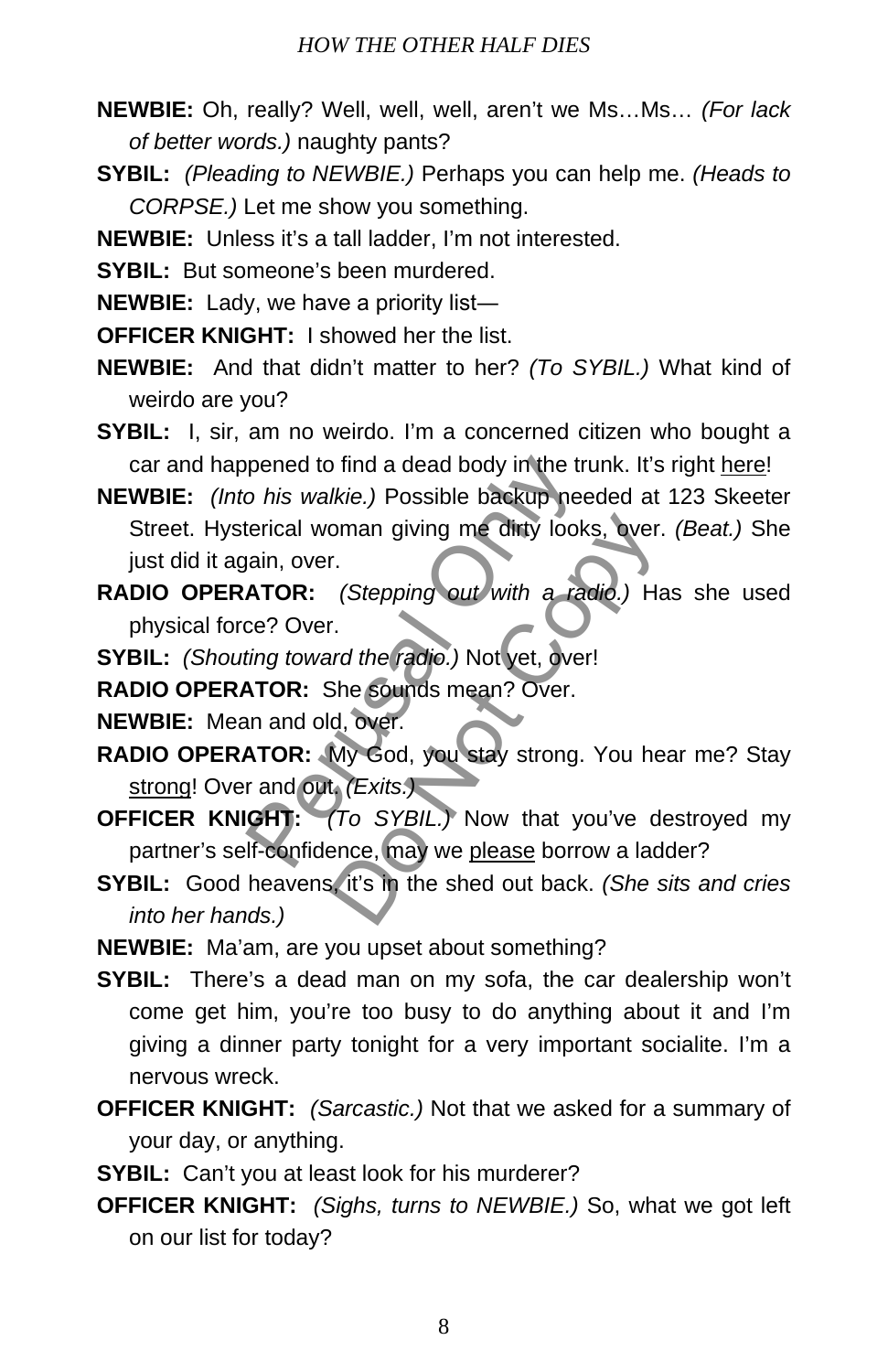- **NEWBIE:** *(Reading.)* Get cat out of tree and a lady called about being chased by some Jack the Ripper copycat.
- **OFFICER KNIGHT:** *(To SYBIL.)* I tell you what I'm gonna do. Let us take care of these two little items and then we'll see if we can help you out.
- **SYBIL:** Thank you, Mr. Policeman. Thank you ever so much.
- **OFFICER KNIGHT:** *(Offers his hand.)* The name is Knight, ma'am. Officer Jed Knight.
- **NEWBIE:** *(Elbows KNIGHT, giggling.)* Tell her your middle initial.
- **OFFICER KNIGHT:** *(Defensive.)* It's not important.
- **NEWBIE:** *(To SYBIL.)* His middle initial is I. His first name is Jed. Get it? *(Laughs.)*
- **OFFICER KNIGHT:** That's enough out of you.
- **SYBIL:** *(Thinking.)* Jed I. Knight. I don't get it.
- **OFFICER KNIGHT:** Good. This is my rookie partner, Officer Newbie.
- **SYBIL:** *(Laughs out loud.)* Officer Newbie…you're a rookie…that's funny!
- **NEWBIE:** *(Offended.)* That is not funny! Let's go get that ladder.
- **SYBIL:** Please hurry. Harriet Hammer is one of my guests. *(In spotlight - if possible - as she turns as though delivering a great soliloquy.)* I've been trying to become a member of her exclusive country club for years. You know, so I can finally be somebody in this world. After years of sending her invitations to come to a dinner party, she finally accepted. My goal is to impress her to the point she invites me to join her highly exclusive club. If I don't impress her tonight, I'll never get another chance. So, you see, gentlemen, that's why it's so important this body is taken care of today. *(Lights back up as we see the cops are gone.)* Hello? *(The phone rings.)* Oh, dear. Hello? FIT: That's enough out of you.<br>
ing.) Jed I. Knight. I don't get it.<br> **GHT:** Good. This is my rookie partness out loud.) Officer Newbie...you'll<br>
lended.) That is not funny! Let's go go<br>
se hurry. Harriet Hammer is one<br>
f II. Knight. I don't get it.<br>
bod. This is my rookie partner, Official<br>
coud.) Officer Newbie... you're a reflection.<br>
That is not funny! Let's go get that<br>
. Harriet Hammer is one of my<br>
le - as she turns as though delive<br>
- **STRANGER:** *(Enters extreme left or right.)* Is this the lady who lives alone, and never locks her doors at night and doesn't have weapons in her house in case someone breaks in unexpectedly?

**SYBIL:** Yes, that's me.

**STRANGER:** Listen to me, old woman―

- **SYBIL:** I'm not that old!
- **STRANGER:** You have something of mine.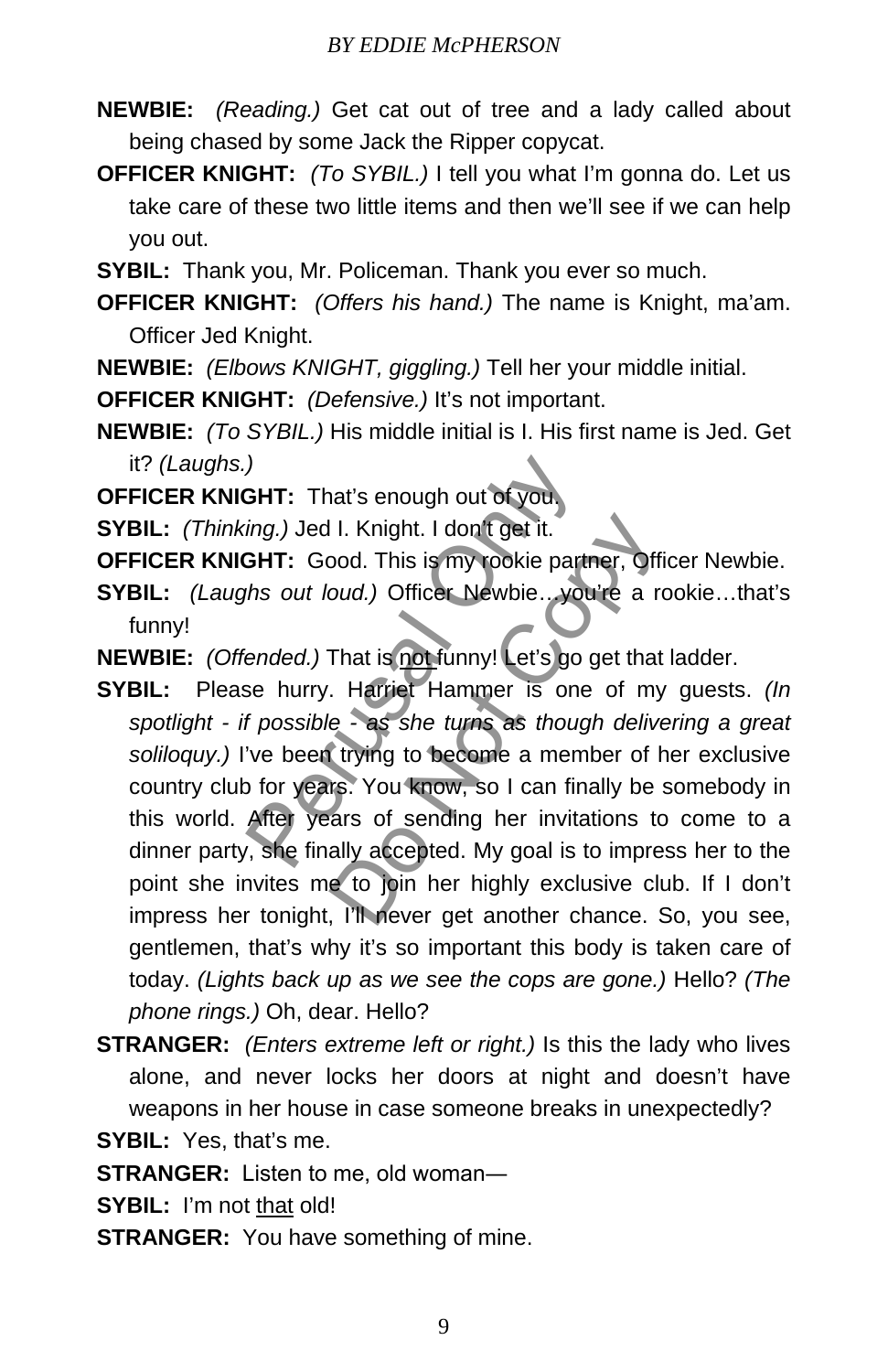**SYBIL:** I do? What would that be?

**STRANGER:** Don't you worry about what.

- **SYBIL:** Okay, good, because I have a great deal on my mind already, so if you'll excuse me―
- **STRANGER:** Don't you dare hang up on me. Do you know what I did the last time somebody hung up on me?

**SYBIL:** What?

**STRANGER:** Well…it really bothered me, you know? I couldn't sleep that night wondering what I had done to make them upset with me. It was really sad.

**SYBIL:** Anyway.

**STRANGER:** Anyway!! I have something I want to say to you.

**SYBIL:** Well, please hurry.

- **STRANGER:** I am coming to see you tonight and claim what is rightfully mine!
- **SYBIL:** *(Becomes suddenly alarmed.)* Who is this? What do you want?

**STRANGER:** I'm coming to see you reeeeaaal soon.

- **SYBIL:** No. NO! Please! *(He backs up and exits.)* Hello? Hello? Dear God, I'm as good as dead. I don't know what he wants and I betcha he's coming over to murder me. *(She cries. The phone rings again.)* I don't have time to be murdered. Hello? Anyway!! I have something I want to<br>blease hurry.<br>
I am coming to see you tonight<br>
ne!<br>
Pomes suddenly alarmed.) Who is there is<br>
i'm coming to see you reeesaal soc<br>
D! Please! (He backs up and exits.)<br>
Is good as dead. I oming to see you tonight and cl<br>ddenly alarmed.) Who is this? V<br>ng to see you reeesaaal soon.<br>e! (He backs up and exits.) Hello?<br>as dead. I don't know what he<br>over to murder me. (She cries.<br>have time to be murdered. Hello?
- **STRANGER:** *(Reenters.)* Uh, yeah, I just called and forgot to ask you a question: what is your address?
- **SYBIL:** 123 Skeeter Street.
- **STRANGER:** *(Friendly.)* Okay, cool, I'll put it in my GPS. *(Suddenly ominous.)* I'm coming to see you reeeeal soon. *(Exits.)*
- **SYBIL:** *(Hanging up.)* Dear God, what have I done?
- **APRIL MAY:** *(Peeping her head through the front door.)* Knock, knock. *(SYBIL rushes over and stands in front of the dead body as though trying to hide it.)*

**SYBIL:** April May, you're early.

- **APRIL MAY:** I know how important this dinner party is to you so I've come to help. So, where do we start cleaning?
- **SYBIL:** Don't clean over here. Clean over there
- **APRIL MAY:** I have a feeling you're hiding something.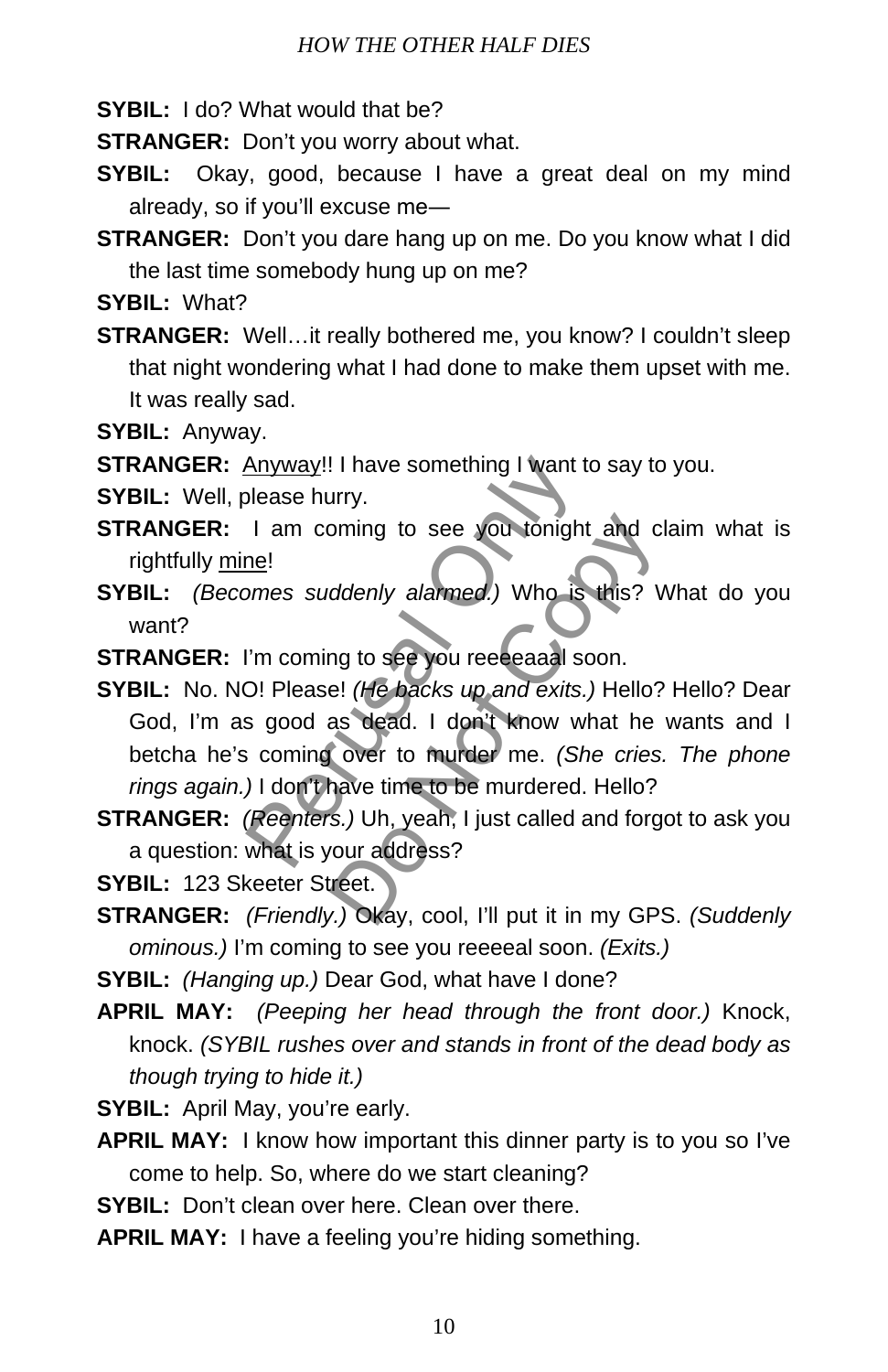- **SYBIL:** I suppose you'll find out sooner or later. *(She moves, revealing CORPSE.)*
- **APRIL MAY:** Good gracious, what is that? *(She rushes to the end table and runs a finger across it.)* Sybil, you are using the wrong kind of furniture polish.
- **SYBIL:** Didn't you see the dead body? Someone murdered him and placed him in the trunk of my new car.
- **APRIL MAY:** Well, he will have to go. I'm afraid Harriet Hammer frowns upon dead corpses dressed like that in the living room.
- **SYBIL:** That's what I was afraid of.
- **APRIL MAY:** Now, about this dusty furniture. *(HYSTERICAL VICTIM runs in.)*
- **HYSTERICAL VICTIM:** He's after me! Please hide me! Please!

**SYBIL:** Good heavens, now what? Who's after you?

- **HYSTERICAL VICTIM:** I can't remember his name. You know, that man! Jack something-or-other.
- **APRIL MAY:** Let's see. Jack Sprat? Jack and the Beanstalk?
- **HYSTERICAL VICTIM:** What? No!
- **SYBIL:** Jack the Giant Killer? Jack Sprat could eat no fat?
- **HYSTERICAL VICTIM:** *(Offended.)* He's not a fairy tale character, he's real. He wears a black cape and a top hat, and carries, like, this huge butcher knife. VICTIM: He's after me! Please hide<br>heavens, now what? Who's after you<br>VICTIM: I can't remember his nam<br>comething-or-other.<br>Let's see. Jack Sprat? Jack and the F<br>VICTIM: What? No!<br>he Giant Killer? Jack Sprat could eat<br>VICTI The New York of State Courts, Note of State Countries (Note October, Note October, Note October, Note Could ear no fature Control Control Control Control Control Control Control Control Control Control Control Control Cont
- **APRIL MAY:** Ripper! Jack the Ripper!

**HYSTERICAL VICTIM:** That's it! *(The three of them clap excitedly.)*

- **APRIL MAY:** I guessed it! Yay! *(JACK runs in holding his knife up in the air.)*
- **JACK:** Aha! I have found you at last! *(HYSTERICAL VICTIM screams and hides behind APRIL MAY.)*
- **SYBIL:** Didn't your mother raise you better than that? A gentleman always knocks before entering a lady's abode.
- **JACK:** Sorry. *(He knocks on the wall.)*

**SYBIL:** *(Friendly tone.)* Who is it?

- **JACK:** A murdering lunatic.
- **SYBIL:** Come in, come in. *(He charges toward HYSTERICAL VICTIM who screams as he chases her around the sofa. She ends up on one end of the sofa and he on the other.)*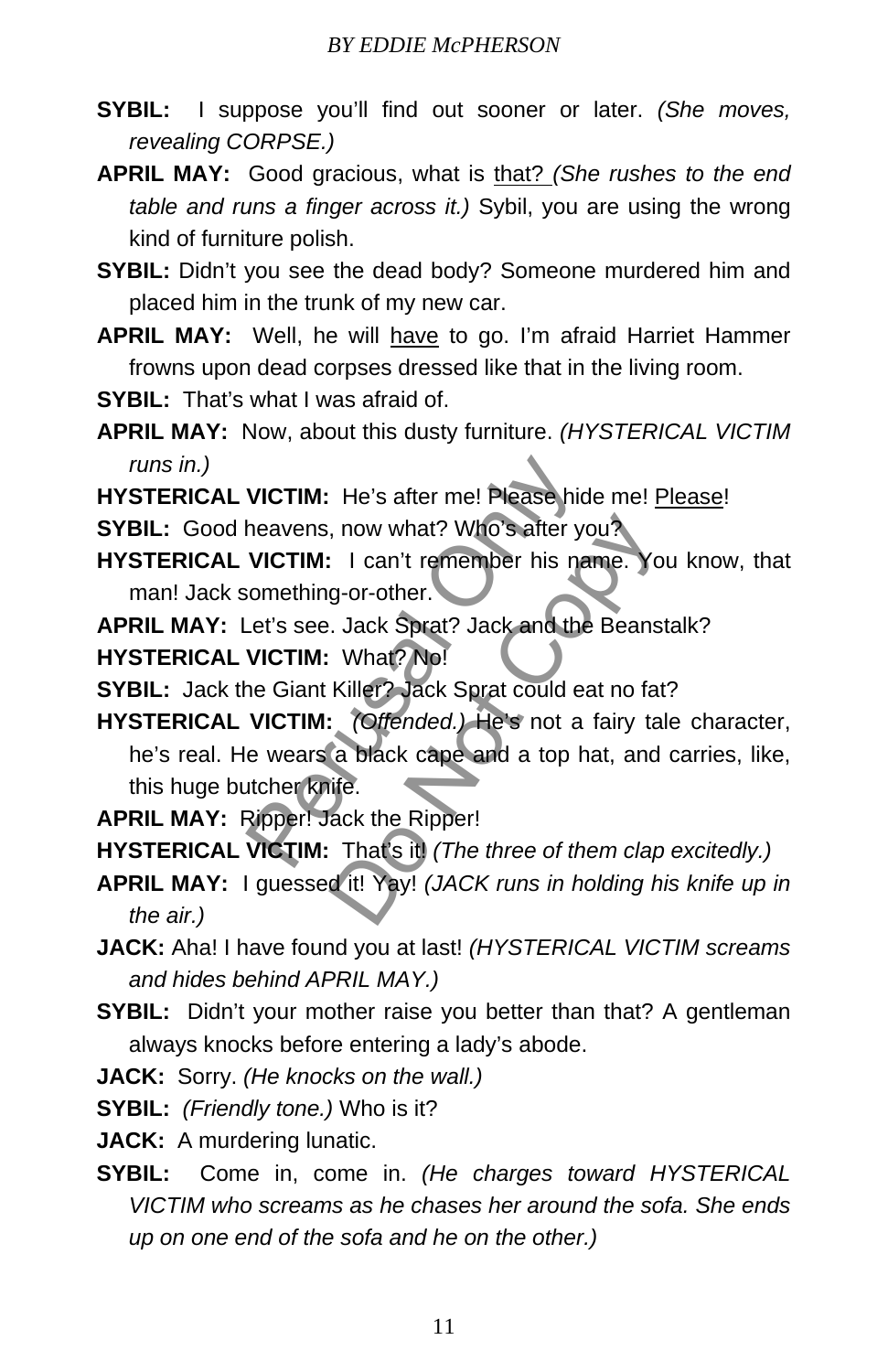- **APRIL MAY:** Could you two please hold it down, we're trying to plan a dinner party. *(The POLICEMEN enter from the kitchen, each holding one end of a ladder, or short step ladder.)*
- **OFFICER KNIGHT:** Here we go.
- **HYSTERICAL VICTIM:** Police! Police! This man is trying to murder me!
- **NEWBIE:** We know, we know. You're on our list. *(They exit through the front door.)*
- **HYSTERICAL VICTIM:** *(Turns quickly to JACK.)* Listen you, you heard what they said, I'm on their list!
- **JACK:** I have you trapped! You'll never get away!
- **HYSTERICAL VICTIM:** Just watch me! There's a trap door behind this sofa that leads to a secret place.

**JACK:** There is not!

- **HYSTERICAL VICTIM:** Okay, don't believe me. See if I care. Here I go. Walking down the stairs. *(She makes it look as though she's going down the stairs behind the sofa.)* VICTIM: Just watch me! There's and the starts in the starts of the starts. (She makes it location of the starts behind the sofa.)<br>
to SYBIL.) Quick! How do I get to you the starts behind the sofa.<br>
to SYBIL.) Quick! How do Okay, don't believe me. See if I<br>he stairs. (She makes it look as a<br>s behind the sofa.)<br>L.) Quick! How do I get to your bas<br>tchen, but—<br>a, she thinks she's so smart! (IM pops her head up.)<br>Is he gone? See you later. (She<br>i
- **JACK:** *(Turns to SYBIL.)* Quick! How do I get to your basement?
- **SYBIL:** Through the kitchen, but-
- **JACK:** Thanks! Ha ha, she thinks she's so smart! *(He runs out. HYSTERICAL VICTIM pops her head up.)*
- **HYSTERICAL VICTIM:** Is he gone? See you later. *(She runs out the front door. The phone rings.)*

**SYBIL:** Hello?

- **STRANGER:** *(Stepping out.)* Hey, just reminding you that I'm coming to reclaim what is rightfully mine.
- **SYBIL:** *(Rolls her eyes.)* Okay, okay.
- **STRANGER:** And if you'll have some snacks ready, I haven't eaten all day.
- **SYBIL:** *(Becoming impatient.)* I'll see what I can do.
- **STRANGER:** I really appreciate your cooperation. If traffic's not bad, I should get there within the hour. *(He exits.)*
- **SYBIL:** I'll leave the light on for you. *(She hangs up.)* Oh, God! What have I done?!
- **APRIL MAY:** *(Feather dusting the back of the sofa.)* Sybil, this body has got to go.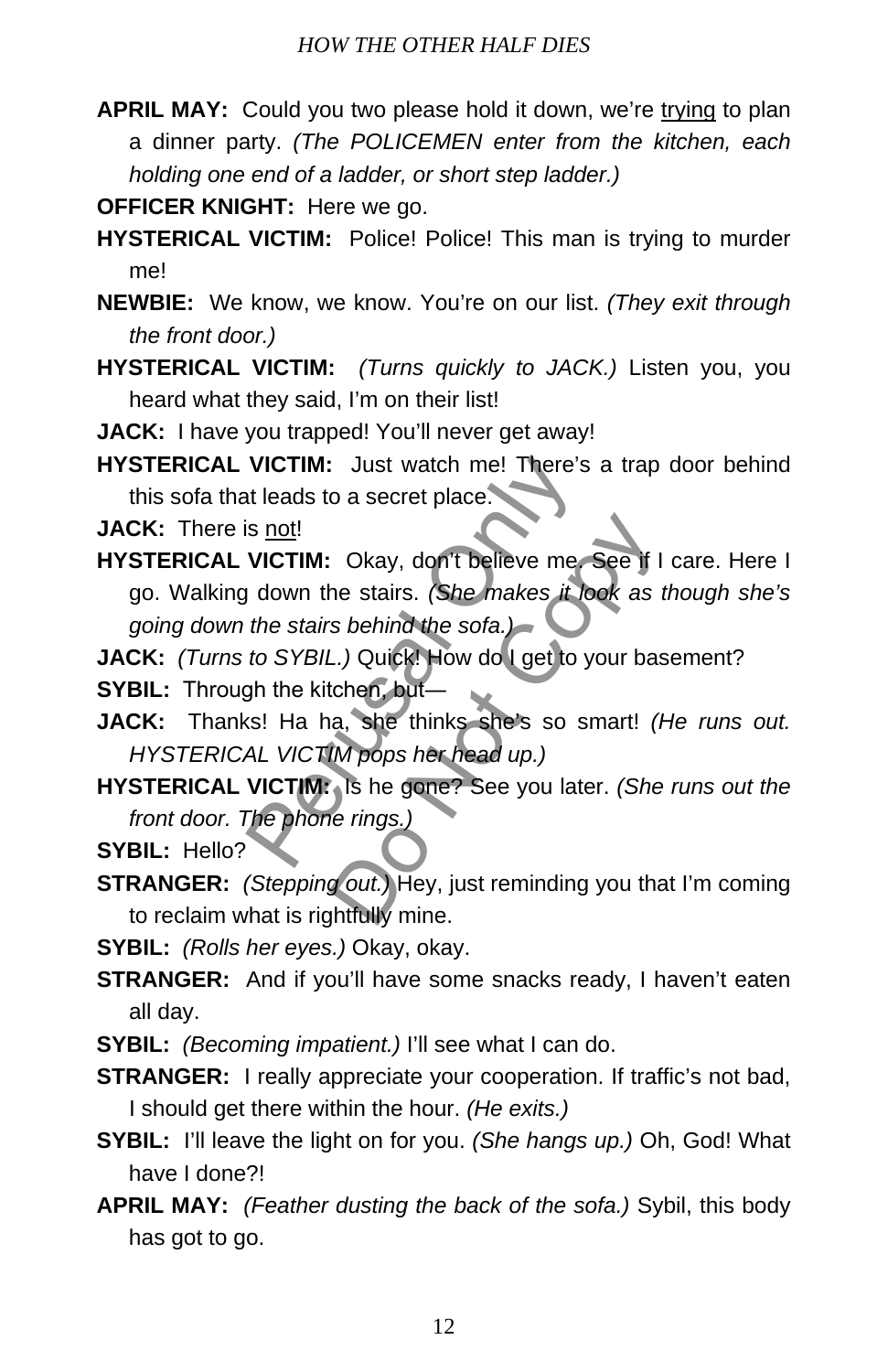- **SYBIL:** Maybe we could cover it up so no one would notice.
- **APRIL MAY:** It's a corpse, not a hole in your rug.
- **SYBIL:** Speaking of rugs, I've got to get my cheese puffs started. Will you help me?
- **APRIL MAY:** What about the body?
- **SYBIL:** It's not going anywhere. *(They exit to the kitchen. KNIGHT and NEWBIE enter. KNIGHT holds something in a canvas bag that looks as though it's stained with blood.)*
- **NEWBIE:** *(Sarcastically, he's upset.)* Great. Just great! Now, what are we supposed to do?
- **OFFICER KNIGHT:** It's your fault! You told me you've shot a BB gun before.
- **NEWBIE:** When I was twelve! I was only trying to scare it. *(Hands KNIGHT the bag.)* Here, take this.
- **OFFICER KNIGHT:** *(Holding his hands up.)* You shot the cat, you hold the cat. We've got to figure out how we're going to break the news to the poor cat's owner.
- **NEWBIE:** Do we do that before or after looking for Jack the Ripper? *(HYSTERICAL VICTIM runs in from the outside door screaming bloody murder being chased by JACK whose knife is high in the air. She runs out through the kitchen door followed by JACK. KNIGHT and NEWBIE watch this rather calmly.)* en I was twelve! I was only trying to bag.) Here, take this.<br> **GHT:** (Holding his hands up.) You<br>
.. We've got to figure out how we're<br>
poor cat's owner.<br>
we do that before or after looking fo<br>
CAL VICTIM runs in from the ere, take this.<br>Holding his hands up.) You shot<br>got to figure out how we're going<br>"s owner.<br>at before or after looking for Jack<br>TIM runs in from the outside door<br>g chased by JACK whose knife is<br>through the kitchen door fol
- **OFFICER KNIGHT:** Does that answer your question?
- **NEWBIE:** You're right, cat then Jack. *(There's a knock at the door.)*
- **OFFICER KNIGHT:** Come in, the door's open. *(MRS. NABORS runs in. KNIGHT hides the sack behind his back.)*
- **MRS. NABORS:** There you are. Well, did you get my Fluffy out of the tree?
- **NEWBIE:** Yes, ma'am. *(KNIGHT hits NEWBIE in the stomach.)*
- **OFFICER KNIGHT:** What he means is, yes, ma'am we got Fluffy out of the tree…but…then she ran away.
- **MRS. NABORS:** *(Looking around.)* You mean she ran in here?

**OFFICER KNIGHT:** No, ma'am…uh…she ran out into the street.

**NEWBIE:** Right in the path of an eighteen wheeler.

**MRS. NABORS:** *(In shock.)* What? Oh my!

**OFFICER KNIGHT:** But the truck missed and your little cat is fine.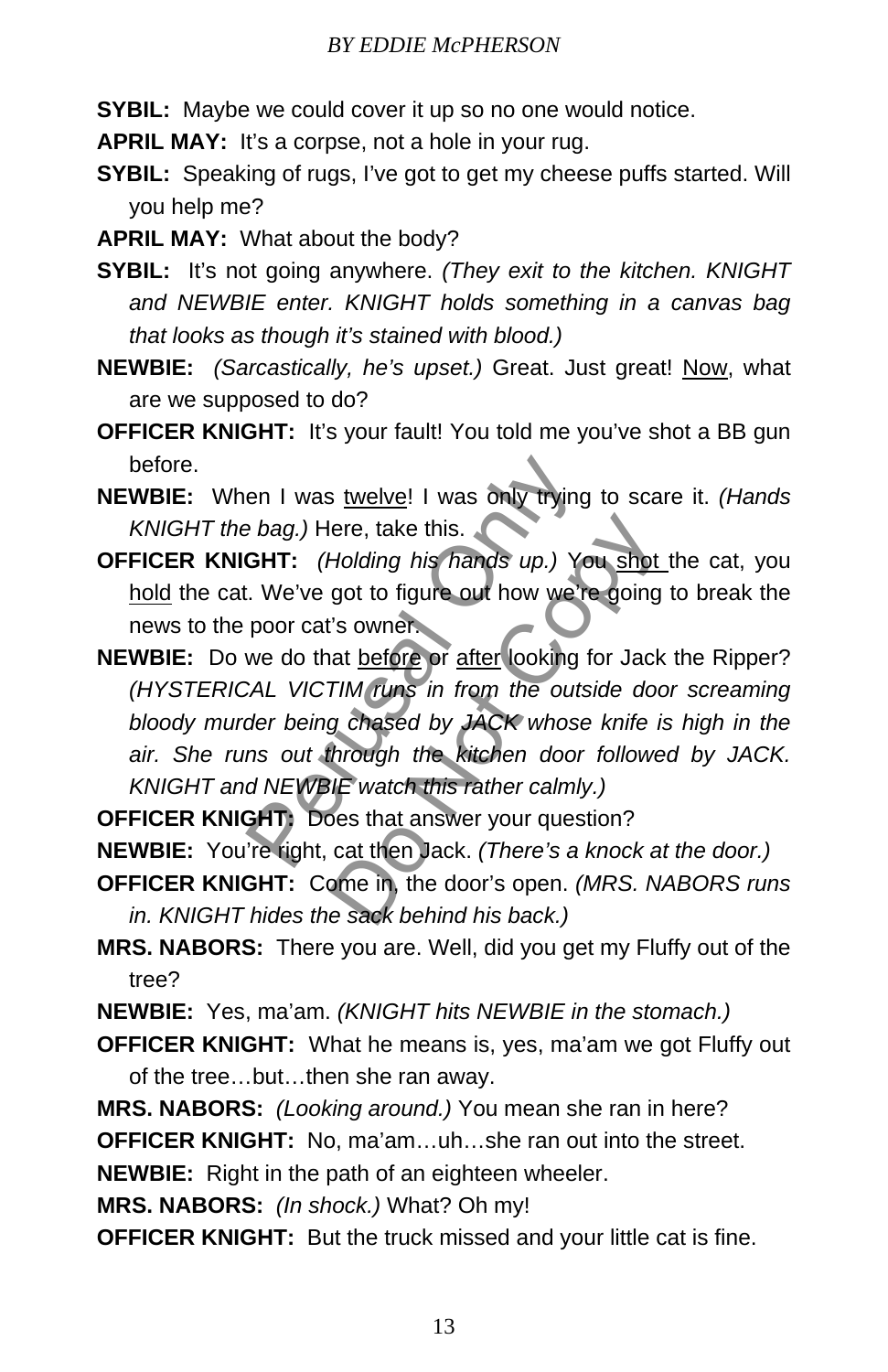**MRS. NABORS:** Thank goodness. Where is she?

- **OFFICER KNIGHT:** After the truck missed her, she ran into the yard across the street and fell into a deep well.
- **MRS. NABORS:** *(Shocked.)* She fell into Mrs. Jackson's well?

**NEWBIE:** Don't worry, we'll get her out!

- **MRS. NABORS:** Good gracious, my little fur ball stuck in that deep, dark well. Fluffy!!! *(She runs out.)*
- **NEWBIE:** *(Panicked.)* Why did you tell her Fluffy fell into the well?
- **OFFICER KNIGHT:** It sounded a little better than, "Ma'am, we shot your cat!" Come on!
- **NEWBIE:** *(Stopping him.)* What are we going to do?
- **OFFICER KNIGHT:** We have got to somehow sneak the dead cat into the well and then fish it out so we'll look like heroes.
- **NEWBIE:** Good idea. *(NEWBIE opens the door and HYSTERICAL VICTIM falls into his arms. She's weak and sobbing.)*
- **HYSTERICAL VICTIM:** Please, you have got to help me. I'm too tired to run anymore.
- **NEWBIE:** *(Literally dragging her into the room.)* Give us a few more minutes; we're almost done with the cat.
- **HYSTERICAL VICTIM:** But he wants to kill me.
- **OFFICER KNIGHT:** Lock the door behind us and he won't be able to get in. When we return, we'll knock three times so you'll know it's us. **GHT:** We have got to somehow si<br>and then fish it out so we'll look like<br>od idea. (*NEWBIE opens the door*<br>*s into his arms. She's weak and sobt*<br>**VICTIM:** Please, you have got to<br>anymore.<br>*erally dragging her into the roo* Do Not Copy
- **HYSTERICAL VICTIM:** Thank you. I'm just so bushed.

**NEWBIE:** Yes, we know, you've told us like a hundred times.

**OFFICER KNIGHT:** Don't forget to lock the door. *(They exit.)*

**HYSTERICAL VICTIM:** *(Locks the door and leans against it breathing heavily. She looks around and crosses slowly to the sofa beside CORPSE.)* Do you mind if I sit down? I sure wish they would hurry with that darn cat. *(There are three knocks at the door. She sits straight up and glances nervously at the door.)* Who is it? *(Three more knocks. She stands and crosses to the door. NEWBIE quickly pushes the door open and HYSTERICAL VICTIM screams.)*

**NEWBIE:** Ahhhhhhhhh! *(NEWBIE and KNIGHT laugh.)* **HYSTERICAL VICTIM:** You scared me to death.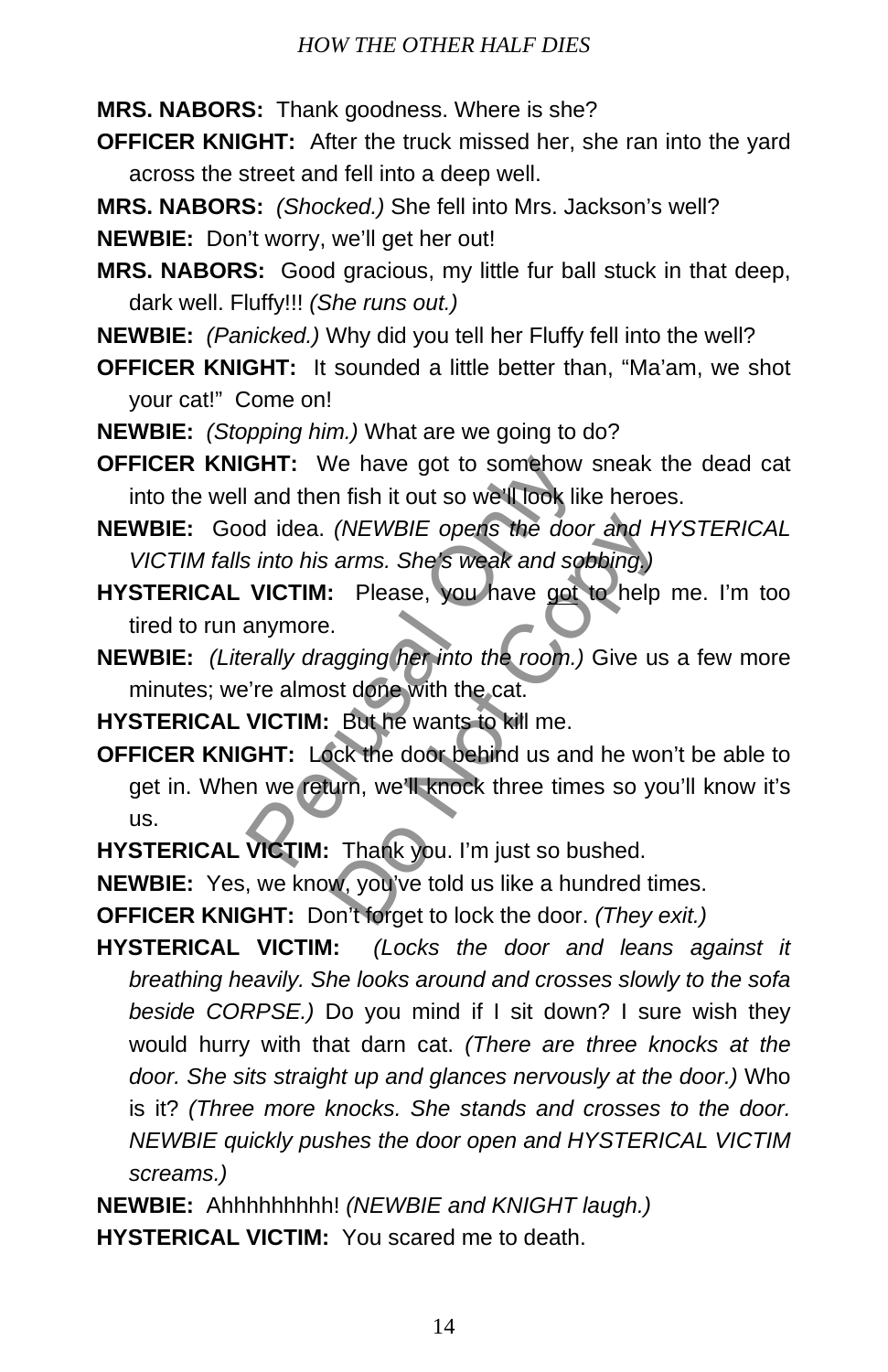**NEWBIE:** Sorry, it was his idea.

**HYSTERICAL VICTIM:** Will you please go after that man?

**OFFICER KNIGHT:** Give us one second. We forgot something.

**HYSTERICAL VICTIM:** But –

**NEWBIE:** We've got to find a fishing pole. *(Entering the room and looking around.)* If I were an old woman-

**SYBIL:** *(Backstage.)* I'm NOT old!

**NEWBIE:** …Where would I keep my fishing pole?

**OFFICER KNIGHT:** You look over there, I'll look over here.

**NEWBIE:** *(Looking behind the sofa talking to himself.)* Fishing pole. Fishing pole. Bingo!

**OFFICER KNIGHT:** You found one?

**NEWBIE:** *(Holds up a BINGO card.)* No, but I love this game.

**OFFICER KNIGHT:** Hopefully that fishing pole will be the first place I look. *(Enters the kitchen and reenters immediately with a fishing pole.)* Found one! **GHT:** You found one?<br>
Ids up a BINGO card.) No, but Nove<br> **GHT:** Hopefully that fishing pole will<br>
is the kitchen and **reenters** immedia<br>
ing her head through the kitchen of<br> **GHT:** We will just as soon as we<br>
and fish it ppefully that fishing pole will be the<br>
tohen and reenters immediately v<br>
head through the kitchen door.)<br>
Ne will just as soon as we drop t<br>
it out with a hook.<br>
Re. (SYBIL disappears as they eximple knocks at the door.)<br>

**NEWBIE:** Let's go.

**SYBIL:** *(Sticking her head through the kitchen door.)* Please hurry back.

**OFFICER KNIGHT:** We will just as soon as we drop the dead cat down a well and fish it out with a hook.

**NEWBIE:** Piece of cake. *(SYBIL disappears as they exit. After a few seconds there are three knocks at the door.)*

**HYSTERICAL VICTIM:** *(Crossing to the door and opens it.)* What did you forget this time?

**JACK:** To stab you in the back!

**HYSTERICAL VICTIM:** Really? Are we going to keep doing this?

**JACK:** After all, my name is Jack the Ripper.

**HYSTERICAL VICTIM:** Touché. Will you at least give me a head start?

**JACK:** Fine!

**HYSTERICAL VICTIM:** Close your eyes and count to ten.

**JACK:** *(Closing his eyes.)* One, two, three, four, five, six –

**HYSTERICAL VICTIM:** *(Looking around for a place to hide.)* Four!

**JACK:** ―five, six, seven, eight, nine ―

**HYSTERICAL VICTIM:** Four!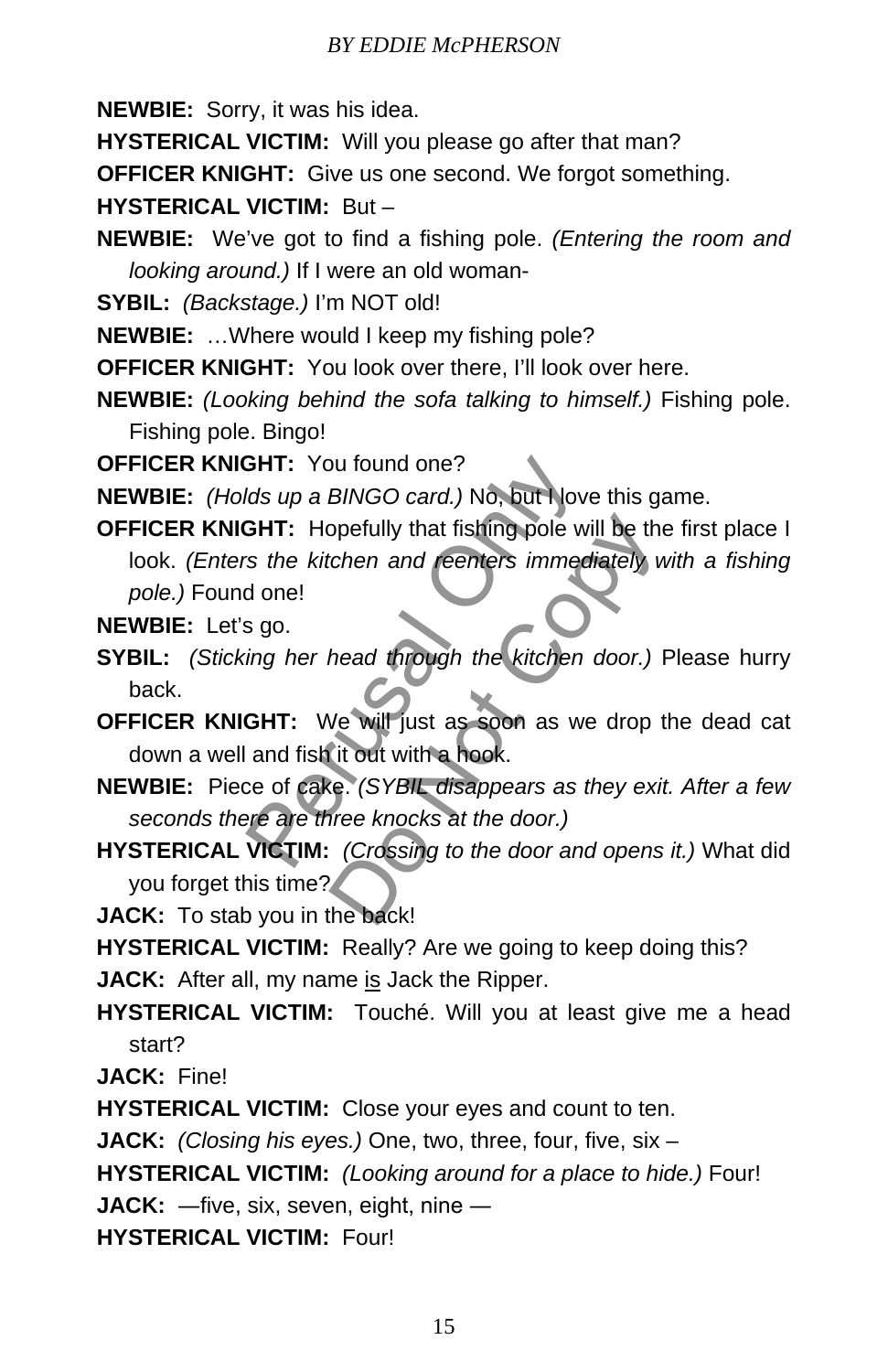**JACK:** ―five, six, seven, eight ―

**HYSTERICAL VICTIM:** Four! *(She hides behind the sofa.)*

- **JACK:** —five, six, seven, eight, nine, ten. Ready or not, here I come! *(He looks around.)* Come out, come out, wherever you are. *(He runs out to the kitchen.)*
- **CORA:** *(Peeping her head inside the front door.)* Knock, knock? *(SYBIL enters from the kitchen carrying a tray of cheese puffs. CORA enters followed by FANNIE. They each hold a covered dish.)*
- **SYBIL:** Cora, Fannie! Thank goodness you're here! It has been a dreadful, dreadful day. I'm afraid this party is heading down a road of disaster.
- **CORA:** Don't worry, we're here to help. This will be your one and only chance to impress Harriet Hammer. worry, we're here to help. This will<br>to impress Harriet Hammer.<br>last chance to be noticed in the word<br>somebody.<br>mally find purpose in life.<br>re the only one in our circle of fr<br>you don't become a member toni<br>I say this deli

**FANNIE:** Your last chance to be noticed in the world.

**CORA:** To be somebody.

**FANNIE:** To finally find purpose in life.

- **CORA:** You're the only one in our circle of friends who isn't a member.
- **FANNIE:** If you don't become a member tonight, we will have to…how do I say this delicately? We'll have to ditch you. The Hammer,<br>the to be noticed in the world.<br>dy.<br>I purpose in life.<br>Inly one in our circle of friends<br>it become a member tonight, we<br>deficately? We'll have to ditch you<br>ly do that?<br>we're talking to you right now.<br>to be part

**SYBIL:** You would really do that?

FANNIE: You're lucky we're talking to you right now.

**SYBIL:** I'll do anything to be part of that country club. Anything!

**CORA:** Then you'd better impress Harriet Hammer tonight.

**FANNIE:** *(Spying the CORPSE.)* Oh, look, a dead body. How quaint.

- **SYBIL:** Yes, he's been murdered and I can't seem to get anyone to help me get rid of it.
- **CORA:** *(Crossing to CORPSE.)* Wait a minute. That face looks familiar. Where have I seen that murdered face before?

**SYBIL:** Are you sure? Think, Cora, think.

**FANNIE:** What's his name?

**SYBIL:** There was no identification on him.

**CORA:** I think we should call him Mr. X.

**SYBIL:** Mr. X. I like that. He looks like a Mr. X. I wonder why he's dressed so shabbily.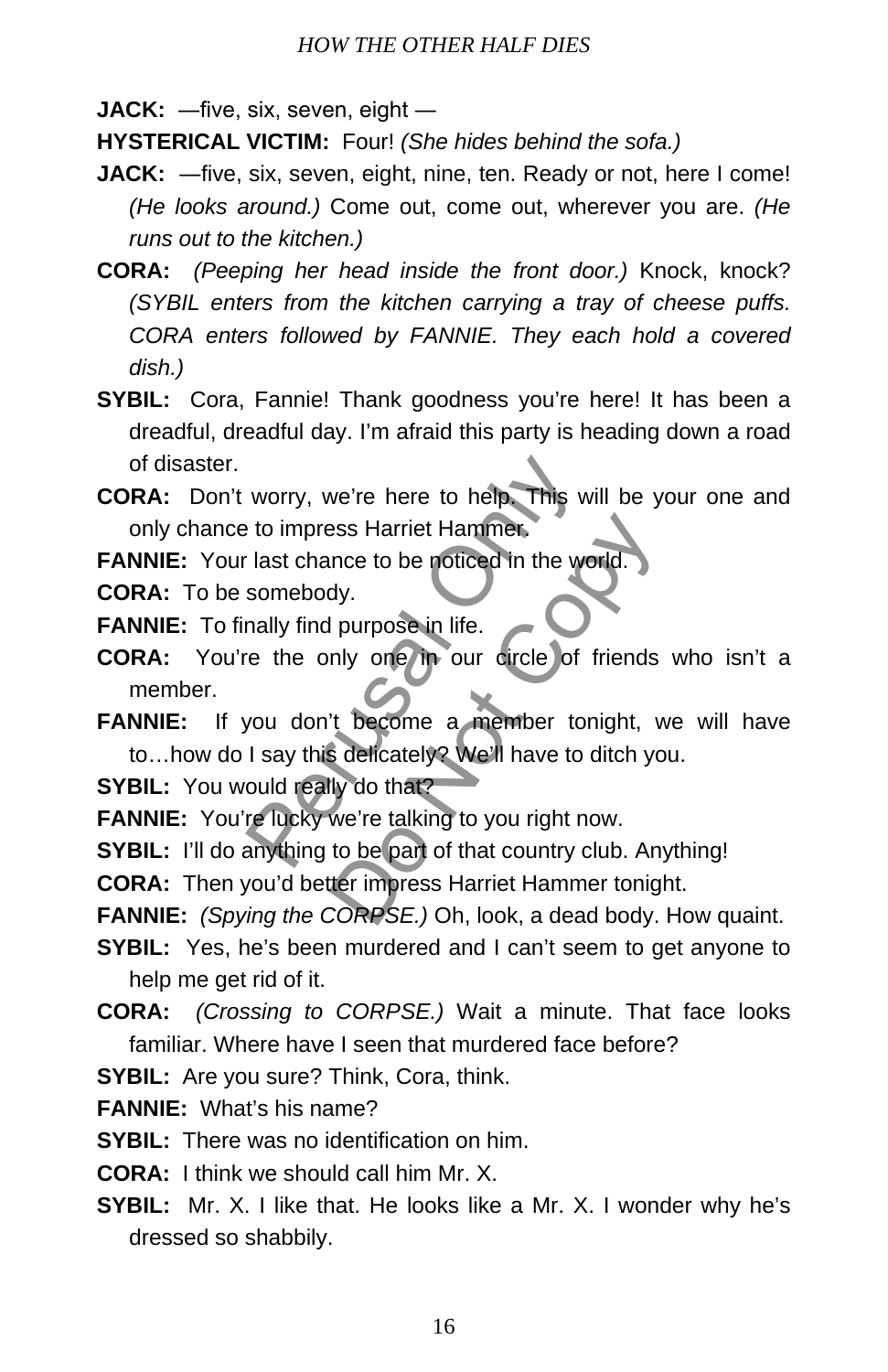- **FANNIE:** *(Looks closely at his face.)* Wait a minute, look.
- **SYBIL:** What is it?
- **FANNIE:** *(They huddle around CORPSE.)* Look very closely.
- **CORA:** Why, it looks like tear stains.
- **SYBIL:** As if Mr. X was crying at some point.

**FANNIE:** Maybe begging for his life?

- **CORA:** Wait a minute, it's all coming back to me. It was in a parking lot in town. At the market. He was arguing with someone. The person he was arguing with was hidden in shadow.
- **FANNIE:** Which market was it?

**CORA:** I can't remember.

**SYBIL:** Did you see Mr. X crying?

**CORA:** I couldn't tell, but the person in shadow appeared very angry and grabbed something Mr. X was holding.

FANNIE: Didn't you find that to be a little odd?

**CORA:** *(Finger in the air.)* Yes! Yes I did! And that is when something very important caught my eye.

**FANNIE:** A gun?

- **CORA:** A sign in the window of the market! Creamed corn 99 cents a can! So, I whipped into the parking lot, ran inside and grabbed all the creamed corn I could before they sold out. When I returned to my car the two were gone. u see Mr. X crying?<br>
In't tell, but the person in shadow ap<br>
d something Mr. X was holding.<br>
't you find that to be a little odd?<br>
yer in the air.) Yes! Yes 1 did!<br>
yer in the air.) Yes! Yes 1 did!<br>
yer in the air.) Yes! Y ning Mr. X was holding.<br>
d that to be a little odd?<br>
he air.) Yes! Yes I did! And the price air.) Yes! Yes I did! And the price of the market! Creamed control the parking lot, ran inside and<br>
could before they sold out. Wh
- **FANNIE:** I just noticed something else odd. He's wearing the coat of a hobo, but look at his shirt. It's a shirt made of the finest Italian silk.
- **CORA:** This gets stranger and stranger.
- **SYBIL:** Speaking of stranger, I keep getting phone calls from one. *(STRANGER steps out with a phone receiver as SYBIL'S phone rings.)* Hello?
- **STRANGER:** Look, I hate to keep bothering you, but I think I'm lost. Do you know anything about the Jonesborough area?

**SYBIL:** A little.

- **FANNIE:** *(To CORA.)* We must get started in the kitchen. *(CORA and FANNIE exit.)*
- **STRANGER:** Does highway eleven go through your town?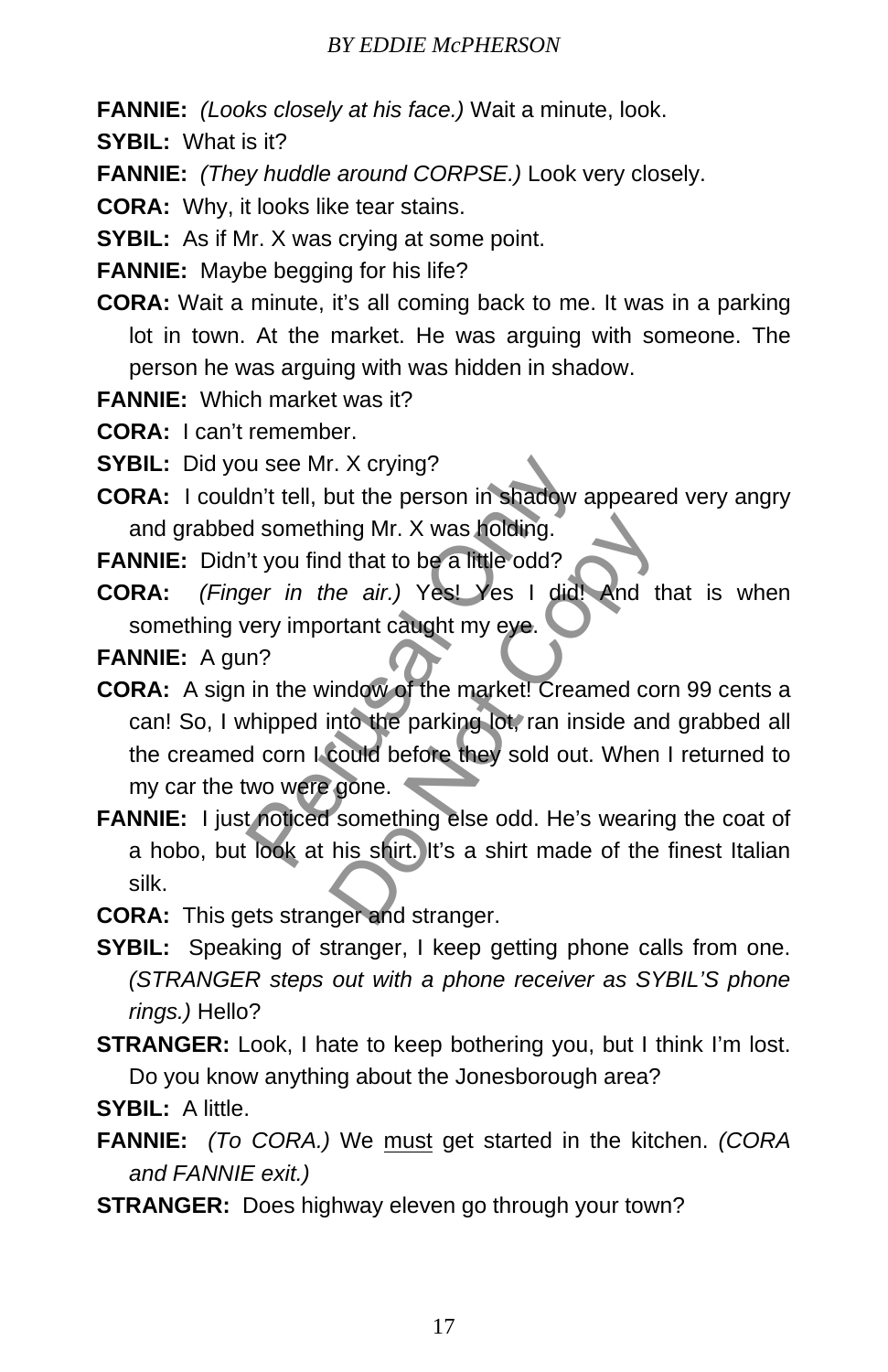- **SYBIL:** Yes, but there's a lot of construction on that road. I would take County Road Five.
- **STRANGER:** County Road Five, got it. See you in a bit. *(Exits.)*
- **SYBIL:** *(Hangs up.)* Oh, God, what have I done?
- **APRIL MAY:** *(Running in tying on an apron.)* Sybil, are you alright?
- **SYBIL:** It was the stranger again. He says he's coming over to claim what's rightfully his.
- **APRIL MAY:** Have you called the police?
- **SYBIL:** They're out throwing a dead cat down a well. *(JACK storms in, slams the door, sits on the sofa, crosses his arms and pouts like a child.)* What's wrong with you?
- **JACK:** I've never tried to murder a more stubborn female in my life. She won't be still long enough for me to give her one good stab in the back. Maybe I just wasn't cut out for a murderer's life.
- **SYBIL:** *(Sits on arm of sofa and puts a hand on his shoulders.)* Ahhhh, now I bet you're a good Jack the Ripper.
- **JACK:** Oh yeah? You know how many times I've used this knife? Once! And that was to slice a tomato for my grilled cheese sandwich, but the point is I'm a failure. wer tried to murder a more stubborn<br>
e still long enough for me to give he<br>
aybe I just wasn't cut out for a murde<br>
on arm of sofa and puts a hand<br>
1 bet you're a good Jack the Ripper,<br>
ah? You know how many times I'v<br>
tha st wasn't cut out for a murderer's l<br>of sofa and puts a hand on his<br>u're a good Jack the Ripper<br>i know how many times I've use<br>as to slice a tomato for my gr<br>int is I'm a failure.<br>i.. No one's a true failure in life w<br>st i
- **SYBIL:** Don't say that. No one's a true failure in life who gives his very best. You're just in a little slump, that's all. Did you have a happy childhood?
- **JACK:** No, ma'am, my parents hated me.
- **SYBIL:** Ahhhh, what makes you say that?
- **JACK:** Once I asked my dad if I could go ice skating on the lake; he told me to wait 'til it got warmer. *(Rim shot offstage.)*
- **SYBIL:** Oh my. Did you go to church as a child?
- **JACK:** Yes, ma'am. The church taught me that Jesus is my friend.
- **SYBIL:** Did you believe them?
- **JACK:** No, ma'am. If Jesus is my friend, why won't he lend me money? *(Rim shot backstage.)*
- **SYBIL:** Where is that rim shot coming from?
- **JACK:** A friend of mine outside. He follows me wherever I go in case I say something funny.
- **SYBIL:** How thoughtful.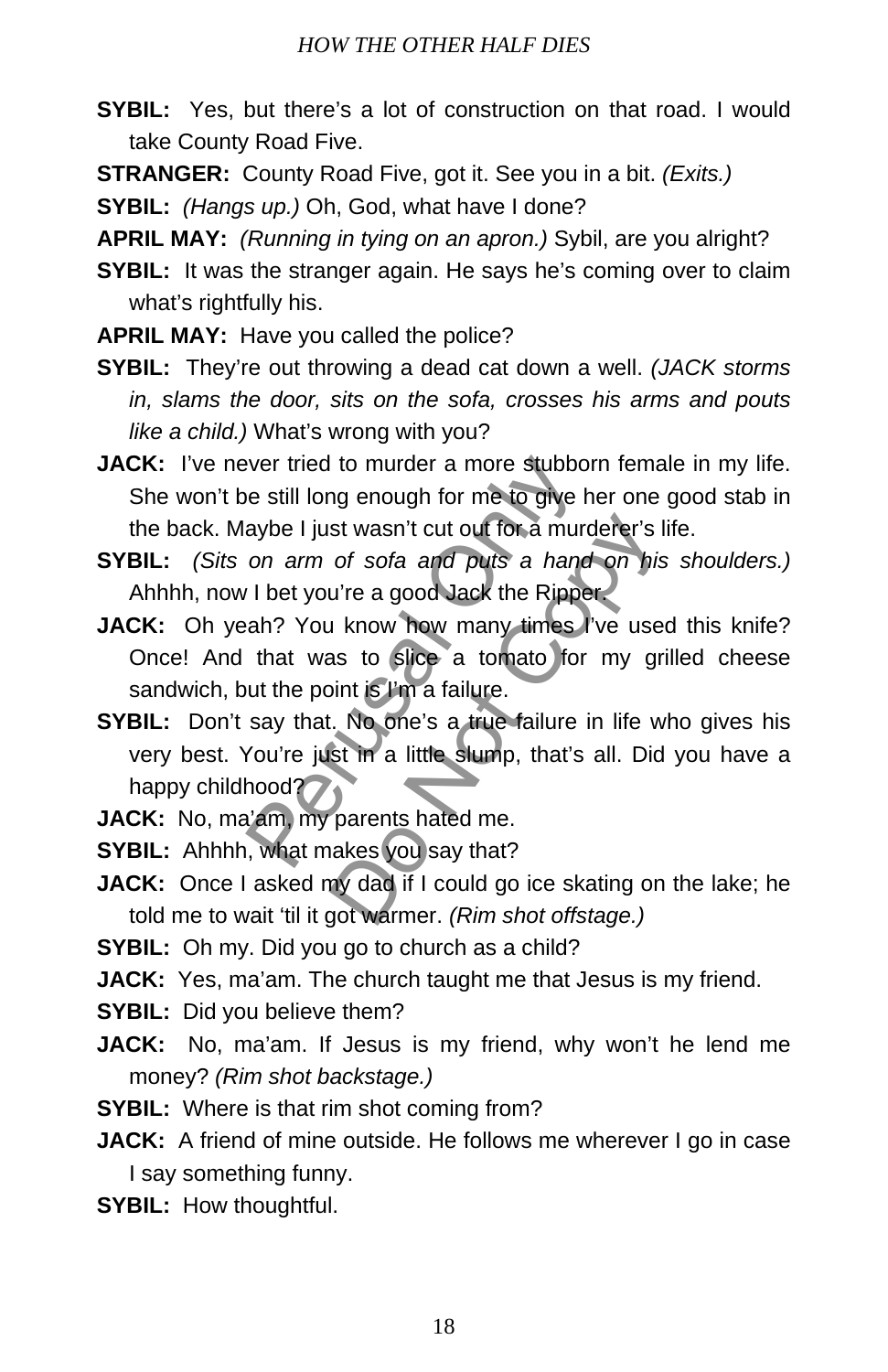- **JACK:** Look, I don't want to bother you with all my problems. I'll just go to a nice, quiet place and…well…it's been nice knowing you.
- **HYSTERICAL VICTIM:** *(Pops up from behind the sofa.)* Wait! *(Crossing around the sofa.)* That was the saddest story I have ever heard. With a childhood like yours, it's no wonder you're a raving lunatic.
- **JACK:** *(Wiping away a tear.)* Really?
- **HYSTERICAL VICTIM:** *(Sitting to comfort him.)* Look, would it make you feel better if I let you catch me?
- **JACK:** That wouldn't be much fun, now would it?
- **HYSTERICAL VICTIM:** Okay, then what if I just ran a little slower.
- **JACK:** *(Wiping another tear.)* I guess that sounds fair. But no tripping and falling just so I can catch up like they do in those low-budget slasher movies.
- **HYSTERICAL VICTIM:** It's a deal. *(She heads for the door.)* Don't forget your knife.
- **JACK:** *(Taking the knife from SYBIL.)* Thank you, lady. I enjoyed our talk. Oh, before I leave. What do Jack the Ripper and Winnie the Pooh have in common? g another tear.) I guess that sounds that sounds that so I can catch up like they do in<br>ties.<br>VICTIM: It's a deal. (She heads faith:<br>knife.<br>g the knife from SYBIL.) Thank you,<br>fore I leave. What do Jack the Ripper an<br>incom
- **SYBIL:** I don't know. What do Jack the Ripper and Winnie the Pooh have in common?
- **JACK:** Our middle name. *(Rim shot as JACK exits.)*
- **SYBIL:** That was a good one. *(Laughs and then speaks to herself.)* I think they make a lovely couple. *(Snaps out of it.)* Oh, goodness, my dinner party. *(She rushes to the kitchen as MRS. NABORS enters through the front door followed by OFFICER KNIGHT and OFFICER NEWBIE. NEWBIE is holding the fishing pole with the bloody sack attached to the hook.)* It's a deal. (She heads for the<br>fe from SYBIL.) Thank you, lady. I<br>ave. What do Jack the Ripper and<br>on?<br>What <u>do</u> Jack the Ripper and Win<br>ne. (Rim shot as JACK exits.)<br>od one. (Laughs and then speaks<br>ovely couple. (Snaps o

**MRS. NABORS:** Sybil! Sybil! Come in here, quickly!

**OFFICER KNIGHT:** Look, lady, it was an honest mistake.

**MRS. NABORS:** You killed my cat!

- **NEWBIE:** It fell into the well. *(SYBIL enters quickly plucking a chicken.)*
- **SYBIL:** What's the matter, Mrs. Nabors?

**MRS. NABORS:** Sybil, I want you to call the police.

**OFFICER KNIGHT:** We are the police!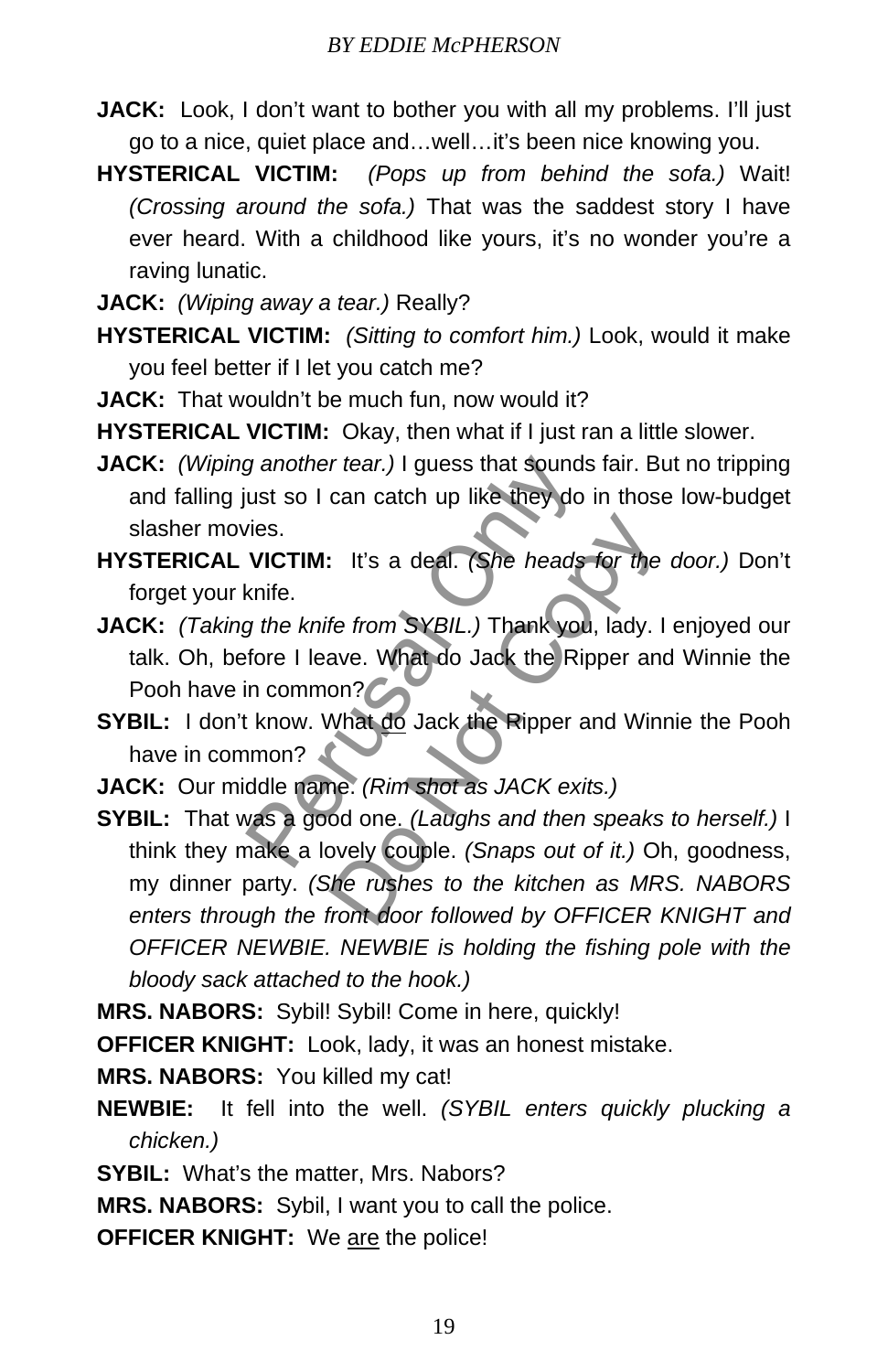- **MRS. NABORS:** *(Points to the sack and speaks to SYBIL.)* They murdered my Fluffy!
- **SYBIL:** Honey, I'm just as sorry as I can be, but I have troubles of my own. *(Heads to the kitchen.)*
- **MRS. NABORS:** *(Rushing over and stopping her.)* But, Sybil, we've been neighbors for years. I would help you in a time of need.
- **SYBIL:** You would, would you? What about that time we went hiking and I slipped and fell off a cliff and was hanging on for dear life to a limb sticking from the rocks and I asked you to go get help and you ran away and never came back and later that week when I asked you why you didn't come back with help you said, "Oh my goodness, I forgot all about you."
- **MRS. NABORS:** *(Hands on her hips.)* Goodness, gracious, are you going to hold that against me for the rest of my life?

**NEWBIE:** You left her hanging there?

**MRS. NABORS:** There was water beneath her, geez!

- **SYBIL:** And you want me to help you? With a dead man on my sofa and Laurel and Hardy as my detectives and Harriet Hammer coming to my dinner party and some mysterious stranger calling me every five minutes and Jack the Ripper chasing some poor victim around the neighborhood and you want me to help you? S: (Hands on her hips.) Goodness,<br>
S: (Hands on her hips.) Goodness,<br>
d that against me for the rest of my lifere the rest of my lifere.<br>
S: There was <u>water</u> beneath her, ge<br>
<u>ou</u> want <u>me</u> to help you? With a dea<br>
and H painst me for the rest of my life?<br>
Example the rest of my life?<br>
Example the Notarce Section of the Rest of Marty as my detectives and Harn<br>
Painty as my detectives and Harn<br>
The painty and some mysterious strates and Jac
- **MRS. NABORS:** *(Beat.)* Only if you have time. *(STRANGER steps out as SYBIL'S phone rings.)*
- **SYBIL:** I can't talk to you right now!!
- **STRANGER:** Sorry. *(He exits.)*
- **SYBIL:** *(Throwing up her hands.)* Ahhhhhhhhhhhhhh! *(She exits to the kitchen as MRS. NABORS crosses to the phone.)*
- **OFFICER KNIGHT:** Who are you calling?
- **911 OPERATOR:** *(Stepping out wearing a head microphone.)* 911, what's your emergency?
- **MRS. NABORS:** Please help! My cat was just murdered!
- **NEWBIE:** She's calling 911, grab the phone!
- **MRS. NABORS:** *(Holding the receiver high in the air.)* How did you know I was calling 911?
- **OFFICER KNIGHT:** *(Points to OPERATOR.)* She's standing right over there. *(Into the phone.)* Excuse me, this call was a mistake.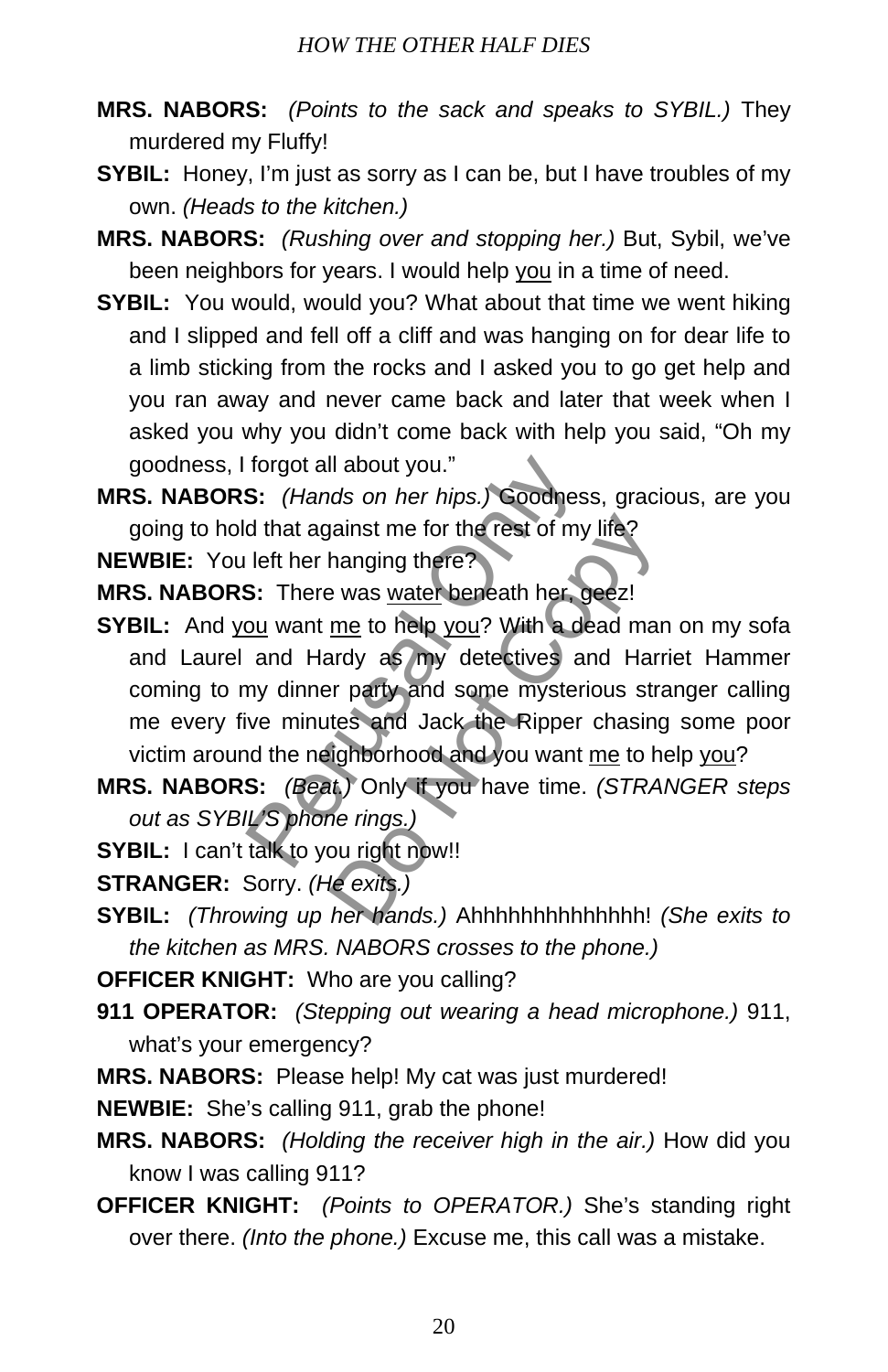**911 OPERATOR:** Jed, is that you?

**OFFICER KNIGHT:** Yeah, it's me.

- **911 OPERATOR:** What have you done this time, decapitate somebody's teddy bear?
- **OFFICER KNIGHT:** Never mind, go back to work.
- **911 OPERATOR:** If you get one more demerit, you'll never become an inspector.
- **OFFICER KNIGHT:** I will become an inspector! I'll show you! I'll show all of you!! Goodbye!!! *(OPERATOR exits as KNIGHT slams down the receiver.)*
- **MRS. NABORS:** My poor, poor Fluffy. I'll miss her so! *(MRS. NABORS takes the bag and cries as she exits with her cat.)*
- **NEWBIE:** *(Shouting after her.)* Cats have nine lives. I'm sure she will be fine in the morning! *(He slams the door.)*

**OFFICER KNIGHT:** Newbie, that cat is dead.

- **NEWBIE:** But, when I was a boy I had a cat. It was bitten by a rattle snake, mauled by a grizzly bear, ran over by a steam roller, thrown from an airplane, caught in the exhaust of a NASA rocket booster, dropped in the ocean with a brick tied around its neck and it still lived to be nineteen years old. ikes the bag and cries as she exits w<br>puting after her.) Cats have nine live<br>e morning! (He slams the door.)<br>**GHT:** Newbie, that cat is <u>dead</u>.<br>when I was a boy I had a cat. It we<br>led by a grizzly bear, ran over by a s<br>pla ig! (He slams the door.)<br>
ewbie, that cat is <u>dead</u>.<br>
was a boy I had a cat, It was bitte<br>
grizzly bear, ran over by a steam if<br>
ught in the exhaust of a NASA root<br>
an with a brick tied around its nee<br>
years old.<br>
we did i
- **OFFICER KNIGHT:** How did it finally die?

**NEWBIE:** Mosquito got him. *(Rim shot.)*

- **HYSTERICAL VICTIM:** *(Enters dragging one of her feet behind her as she pretends to be injured.)* Oh my, it seems I have injured my foot and can't run very fast and Jack the Ripper is hot on my trail.
- **JACK:** *(Enters slowly, his knife down by his side.)* You do realize this whole thing has lost its challenge.
- **OFFICER KNIGHT:** *(Standing between them.)* Whoa, whoa, what seems to be going on here? Is this hoodlum bothering you, ma'am?
- **HYSTERICAL VICTIM:** It's okay, officer, really.

**NEWBIE:** *(Taking JACK'S knife.)* Well, well, well.

**OFFICER KNIGHT:** Do you realize what we have here, Officer Newbie? This is that Jack the Ripper copycat that has been terrorizing the neighborhood.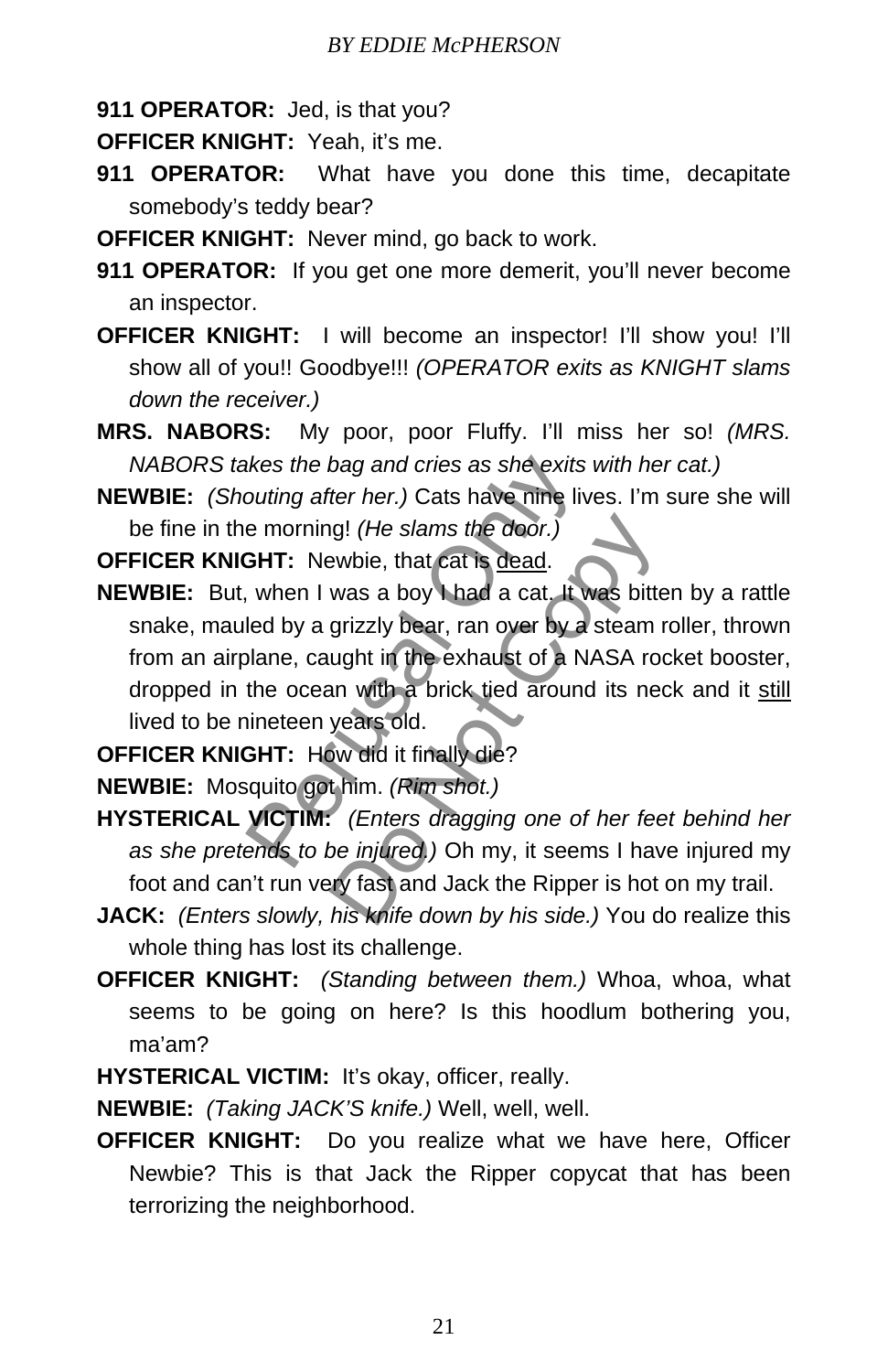- **NEWBIE:** I do believe you're right. Looks like we're going to show up in the morning paper twice as heroes. Once for pulling the cat from a well, and once for catching Mr. Ripper here.
- **JACK:** Ripper is NOT my last name.
- **OFFICER KNIGHT:** One more step to realizing my dream of becoming Inspector Jed I. Knight.
- **JACK:** Fine, fine, take me in. This dame has worn me out.
- **HYSTERICAL VICTIM:** Officer, can't you give the poor man a break? He had it rough as a kid. Tell them, Jack.
- **JACK:** I asked my dad once if I could go ice skating on the lake and he told me to wait 'til it got warmer. *(There's no rim shot.)* WARMER! *(Nothing.)* Where's my rim shot!?
- **DRUMMER:** *(Sticks his head in.)* You guys have got to speak up, I can't hear you.
- **JACK:** Sorry. *(DRUMMER disappears.)*
- **NEWBIE:** *(Wiping his eyes.)* That's the saddest story I ever heard.
- **JACK:** My dad carried around the picture of the kid who came with his wallet *(Rim shot.)* My bath toys were a toaster and a radio. *(Rim shot.)* (Nothing.) Where's my rim shot!?<br>Sticks his head in.) You guys have<br>ou.<br>(DRUMMER disappears.)<br>ing his eyes.) That's the saddest sto<br>d carried around the picture of the l<br>Rim shot.) My bath toys were a to<br>GHT: (Crying into *MER disappears.*<br>
yes.) That's the saddest story I ev<br>
1 around the picture of the kid wh<br>
t.) My bath toys were a toaster<br>
Crying into a handkerchief.) Stop is<br>
strieted jokes!<br>
Strieted into a handkerchief.) Stop is<br>
st
- **OFFICER KNIGHT:** *(Crying into a handkerchief.)* Stop it! Stop it! No more Rodney Dangerfield jokes!
- **NEWBIE:** You poor, pathetic, deplorable, *(Pulls out a pocket Thesaurus.)* inadequate, miserable, pitiful, useless, worthless and wretched man, you.
- **JACK:** *(Starts to cry himself.)* Yes I am.
- **OFFICER KNIGHT:** If we let you go free, do you promise never to bother this poor lady again?
- **JACK:** *(Wailing.)* I proooomise! *(They all group hug as SYBIL enters. JACK hands SYBIL the knife.)* Here, lady, I'm giving up my life of crime.
- **SYBIL:** Wonderful. *(Taking the knife and turning to KNIGHT.)* Does this mean I'm next on your to-do list?
- **OFFICER KNIGHT:** You're next, you're next.
- **SYBIL:** Perhaps you should bring in an inspector.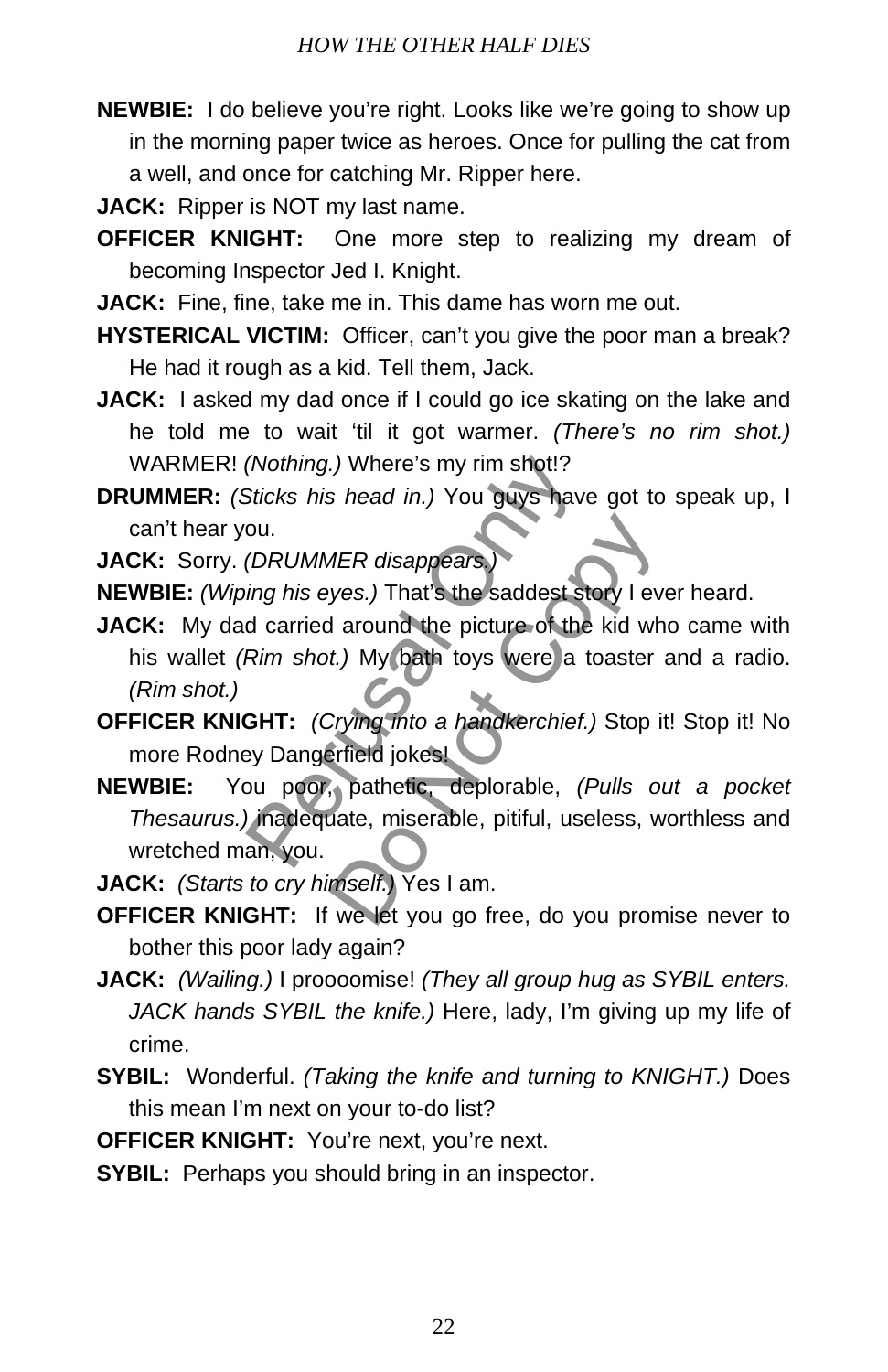- **OFFICER KNIGHT:** Never! Don't you see? This is my chance to prove myself. I solve this case and I'll be promoted to *(Deepens his voice.)* Chief Inspector.
- **SYBIL:** Whatever you do, please hurry.
- **OFFICER KNIGHT:** Wait, I've got to find my inspector voice. *(Changes his voice.)* Testing, testing.
- **SYBIL:** My first request is that you please remove this corpse from my living room.
- **OFFICER KNIGHT:** *(In his new voice.)* Not so fast, lady. A thorough investigation must first take place.
- **SYBIL:** Can't you at least take him outside?
- **OFFICER KNIGHT:** *(Finger quickly in the air.)* No! We cannot move the body. Besides, the mosquitoes are terrible this time of day.
- **NEWBIE:** Ma'am, could you please take us to the poor, murdered victim.
- **SYBIL:** *(Pointing.)* He's right there.
- **OFFICER KNIGHT:** Yes, so he is. *(Looking over the CORPSE.)* Hmmmmmmm. The first thing I will do is search his pockets for any clues. If you see him giggle, that means he isn't really dead at all, but only an actor playing a murdered man. *(He searches his pockets.)* A-ha! A clue! *(Turns to JACK and HYSTERICAL VICTIM.)* Excuse me, I do believe your scene is over, would you like to go out on the porch or something? **GHT:** (Finger quickly in the air.) No<br>esides, the mosquitoes are terrible the candal only and you please take us to the<br>ing.) He's right there.<br>**GHT:** Yes, so he is. (Looking only nm. The first thing I will do is sear<br>f y Id you please take us to the poor<br>
is right there.<br>
Yes, so he is. (Looking over the<br>
first thing I will do is search his<br>
be him giggle, that means he isn't represent<br>
or playing a murdered man. (He<br>
clue! (Turns to JACK
- **HYSTERICAL VICTIM:** Oh, sorry. Come on, Jack. You can tell me more sad stories from your childhood.
- **JACK:** I was so ugly as a child, my mother used to feed me with a slingshot. *(Rim shot as they exit.)*
- **OFFICER KNIGHT:** *(Shouting after them.)* But don't go far, everyone in the play is a suspect. *(To SYBIL.)* Kindly tell us how this dead man wound up in your home. *(Turns to NEWBIE, handing him a notepad.)* Write this down.
- **SYBIL:** Well, you see, it all started when I bought a car.

**NEWBIE:** *(Writing in a pad.)* Bought a car.

**SYBIL:** This morning I drove to the market.

**NEWBIE:** *(Writing.)* She drove to the market.

**OFFICER KNIGHT:** *(To NEWBIE.)* I'm not deaf.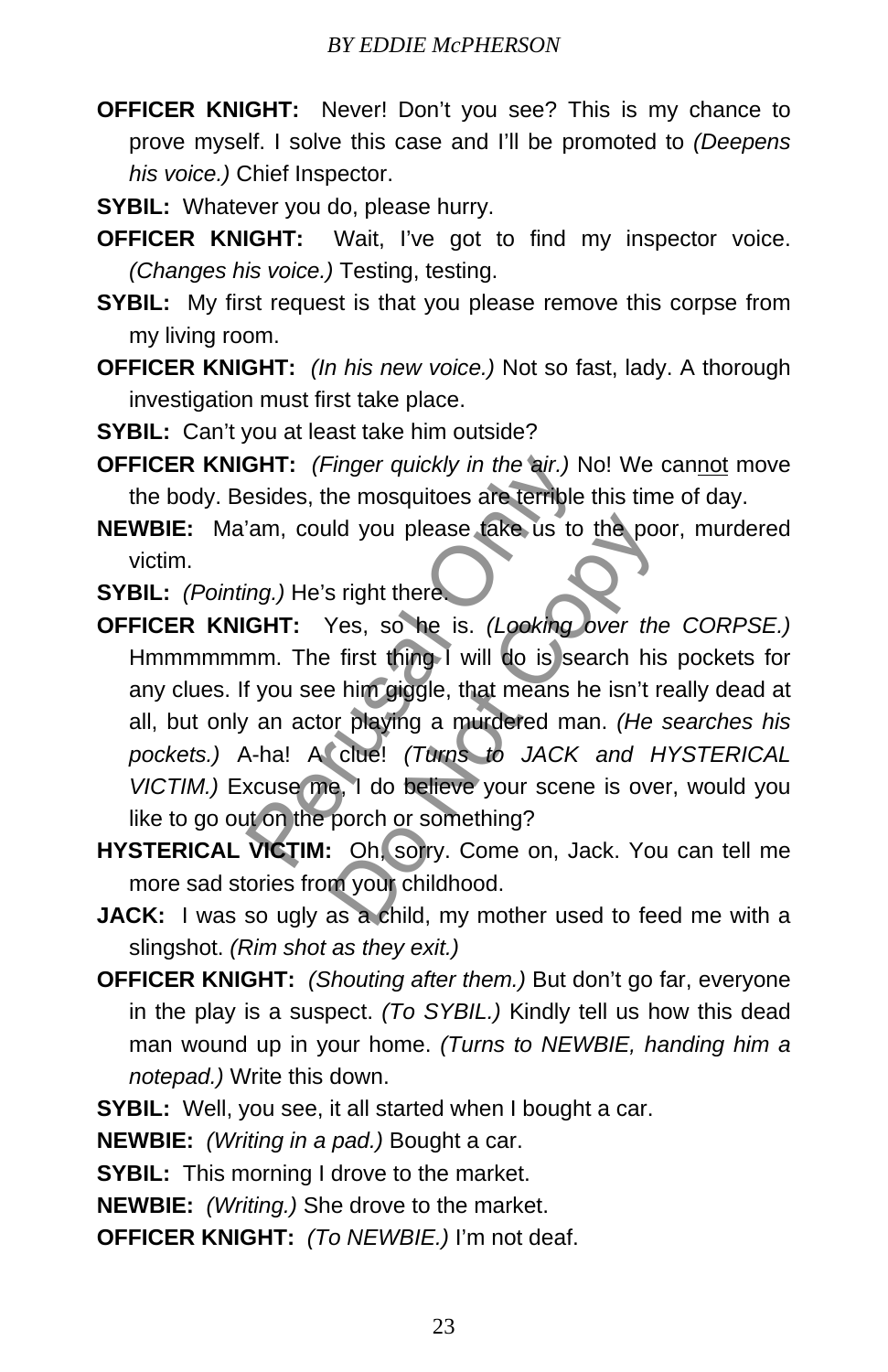- **SYBIL:** When I opened my trunk to set in my groceries, there he was.
- **NEWBIE:** *(Writing.)* There he was.
- **OFFICER KNIGHT:** Tell me, old woman –
- **SYBIL:** My name is Sybil and I'm not that old.
- **OFFICER KNIGHT:** Just how long have you known the victim?
- **SYBIL:** I didn't know him.
- **NEWBIE:** Then how could you know he was dead?
- **SYBIL:** He wasn't breathing.
- **NEWBIE:** *(Writing.)* Wasn't breathing.
- **OFFICER KNIGHT:** *(Crosses and stands behind the sofa.)* Ma'am, have you noticed any clues that might lead to finding the poor murdered man's murdering murderer?

**SYBIL:** Clues?

- **NEWBIE:** Yeah, clues. *(Grabs the Thesaurus and flips it open.)* You know, signs, tip-offs, hot leads. oticed any clues that might lead to<br>
han's murdering murdere?<br>
Ph., clues. (*Grabs the Thesaurus and*<br>
, tip-offs, hot leads.<br>
no. I haven't noticed anything like to<br>
ferring to the footprints on the wall.)<br>
Pere?<br>
ose are Compare 1.<br>
Solution of the Contract of the Saurus and flips<br>
Use that Junche that and the Wall.<br>
Use of the footprints on the wall.<br>
Use that Junche the Warden of the theory<br>
See, a sight gag. (Shaking this off.<br>
Sarcasti
- **SYBIL:** Why, no. I haven't noticed anything like that. Just the dead body.
- **NEWBIE:** *(Referring to the footprints on the wall.)* What about these footprints here?
- **SYBIL:** Oh, those are from the time my ex-husband drove me up the wall. *(Rim shot.)*
- **OFFICER KNIGHT:** I see, a sight gag. *(Shaking this off.)* We have a mystery to solve! We must look for clues.
- **SYBIL:** Got it, clues. *(Sarcastically.)* As in signs, tip-offs, hot leads.
- **OFFICER KNIGHT:** *(Finger in the air.)* Exactly, except withOUT the sarcasm! If only I had a magnifying glass. *(SYBIL hands him one from earlier.)* Oh, look I happen to have one right here. *(Begins looking around CORPSE.)*
- **APRIL MAY:** *(Enters with flour on her face and wearing an apron.)* Sybil, where's your breast?
- **SYBIL:** My breast?
- **APRIL MAY:** How am I supposed to make chicken salad without a chicken breast?
- **SYBIL:** I plucked it and put it in the bread box.
- **APRIL MAY:** How's the mystery going?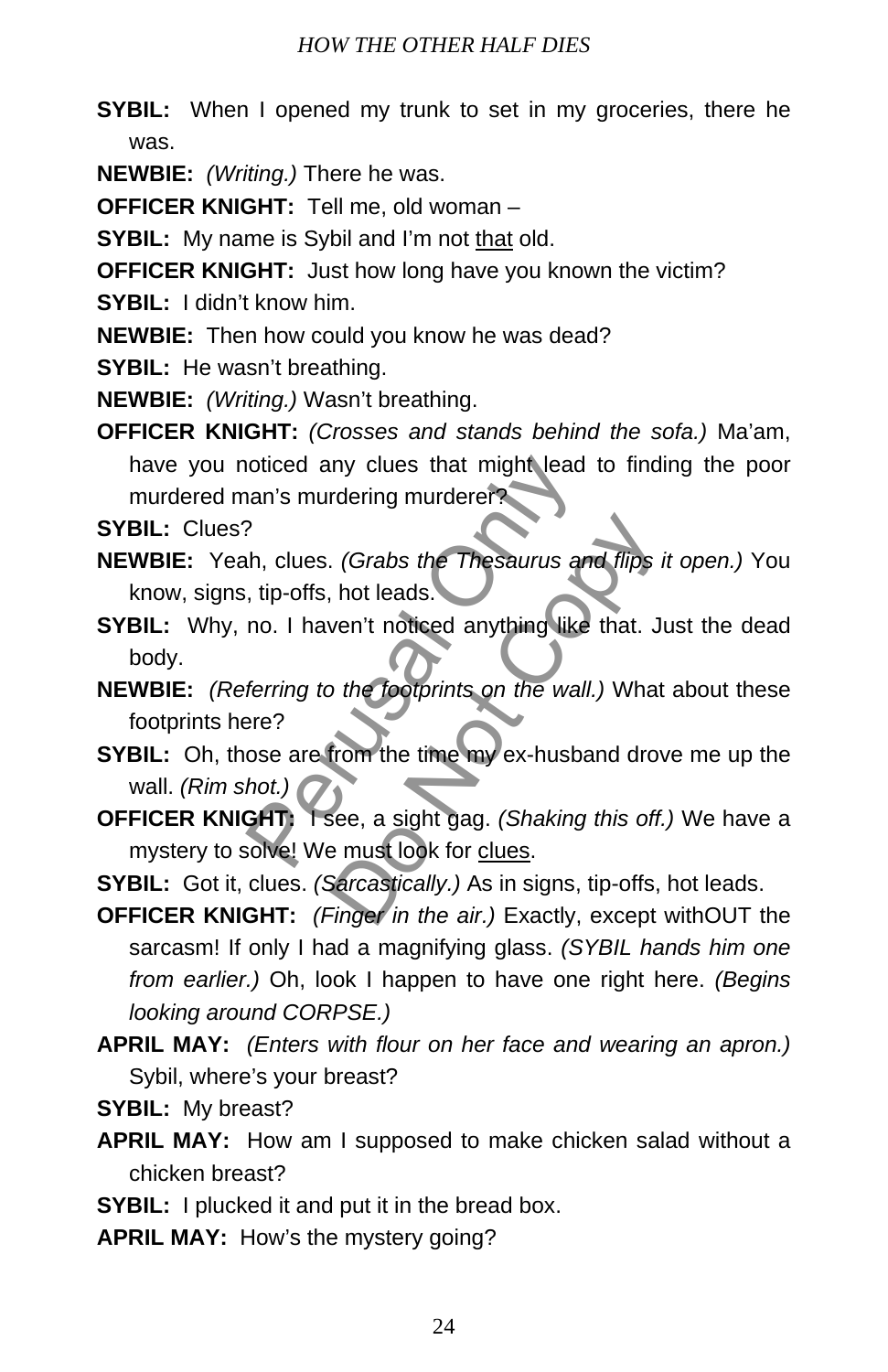- **SYBIL:** They're looking for clues.
- **APRIL MAY:** As long as Mr. X is out in time for the party. *(NEWBIE has been studying APRIL MAY closely.)* May I help you?
- **NEWBIE:** Like the Inspector said, everyone in the play is a suspect. How do we know you didn't commit this heinous crime?

**APRIL MAY:** Me? Don't make me laugh.

**NEWBIE:** Knock, knock.

**APRIL MAY:** Who's there?

**NEWBIE:** Noah.

**APRIL MAY:** Noah who?

**NEWBIE:** Noah good place to eat around here?

**APRIL MAY:** *(Giggles then stops abruptly and slaps his arm.)* I said don't make me laugh.

- **FANNIE:** *(Rushes in wearing an apron holding two cantaloupes.)* April May, I need you in the kitchen.
- **APRIL MAY:** Fannie, this is so exciting. I was a suspect in a murder case. (Giggles then stops abruptly and slame laugh.<br>
Shes in wearing an apron holding<br>
need you in the kitchen.<br>
Fannie, this is so exciting. I was a set<br>
's nice. Now, get in here and thump<br>
inpe. (Exits again.)<br>
Illing off to wearing an apron holding two c<br>
u in the kitchen.<br>
this is so exciting. I was a suspect<br>
Now, get in here and thump my m<br>
xits again.)<br>
to her.) Wait a minute, I got to as<br>
exits behind her.)<br>
a's a suspect. This is gettin
- **FANNIE:** That's nice. Now, get in here and thump my melons. I can't tell if they're ripe. *(Exits again.)*
- **NEWBIE:** *(Yelling off to her.)* Wait a minute, I got to ask you a few questions, lady. *(He exits behind her.)*
- **APRIL MAY:** Now she's a suspect. This is getting more fun by the minute. *(Rushes out to the kitchen.)*
- **OFFICER KNIGHT:** *(Crosses behind CORPSE.)* I need complete silence while I search for clues. Bingo!

**SYBIL:** *(Rushing to him.)* You found a clue?

- **OFFICER KNIGHT:** No ma'am, just another card. *(Holds up another BINGO card.)*
- **SYBIL:** Oh yes, we play here every Wednesday. *(Phone rings.)* Excuse me. *(Into the phone.)* Hello?
- **STRANGER:** *(Stepping out with his phone.)* Me again.

**SYBIL:** What do you want this time?

**STRANGER:** Well, I'm getting pretty close to your place, you know so I can come claim what is rightfully mine?

**SYBIL:** Yes, yes.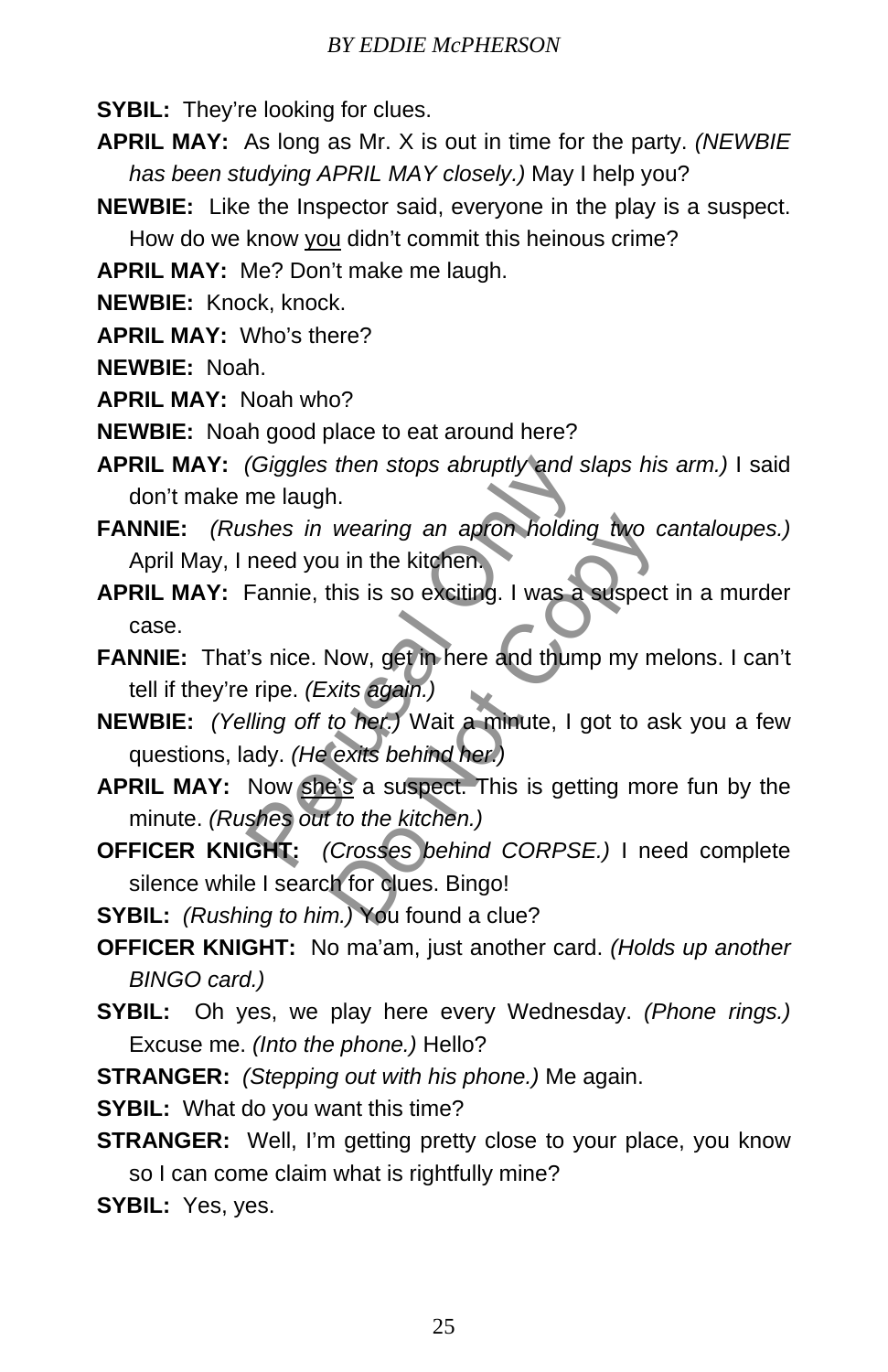- **STRANGER:** Well, I was wondering. What is parking like on your street? The last thing I need is a parking ticket.
- **SYBIL:** Park anywhere but in front of the fire hydrant.

**STRANGER:** So, the curb is marked?

**SYBIL:** In front of the fire hydrant, yes.

**STRANGER:** Thanks. Give me ten minutes. *(Exits.)*

**SYBIL:** *(Hanging up.)* Oh, dear God, what have I done?

**OFFICER KNIGHT:** Bingo!

**SYBIL:** Another card?

**OFFICER KNIGHT:** No ma'am, a clue.

**SYBIL:** *(Rushing to him.)* Wonderful. What did you find?

**OFFICER KNIGHT:** This feather in the victim's coat pocket.

**SYBIL:** A feather? That's odd.

**OFFICER KNIGHT:** *(Shouting.)* Officer Newbie! *(NEWBIE enters wearing an apron with flour on his nose.)*

**NEWBIE:** Yeah?

**OFFICER KNIGHT:** What are you doing?

**NEWBIE:** They needed help in the kitchen.

**OFFICER KNIGHT:** I need a freezer bag.

**NEWBIE:** Freezer bag, got it. *(Exits.)* 

**SYBIL:** *(Shouting off to NEWBIE.)* They're in the cabinet over the stove! *(CAPTAIN DIMPLES enters quickly through the front door and stands against it breathing hard.)* Oh, my. Who are you? **GHT:** This feather in the victim's coaner? That's odd.<br> **GHT:** (Shouting.) Officer Newbiel<br>
apron with flour on his nose.)<br>
h?<br> **GHT:** What are you doing?<br>
y needed help in the kitchen.<br> **GHT:** I need a freezer bag.<br>
py n (Shouting.) Officer Newbie! YNEI<br>
th flour on his nose.)<br>
hat are you doing?<br>
d help in the kitchen.<br>
leed a freezer bag.<br>
, got it. (Exits.)<br>
to NEWBIE. They're in the cabi<br>
IMPLES enters quickly through the threathing ha

**CAPTAIN DIMPLES:** I'm your friendly local neighbor hero. Captain Dimples is my name. *(Takes a super hero stance.)* My cape's so thin it flaps freely in the wind, my heroic stare turns enemy into friend, my muscles break necks with one snap and a bend and if all else fails, I'll spray mace in yo face.

**SYBIL:** Why are you breathing so hard, Captain Dimples?

**CAPTAIN DIMPLES:** One of my duties as your local neighbor hero is to help little old ladies cross the street.

**SYBIL:** And?

- **CAPTAIN DIMPLES:** I took this ninety-five year old woman's arm and proceeded to help her across  $8<sup>th</sup>$  avenue. That's when she slapped me.
- **SYBIL:** Why did she slap you?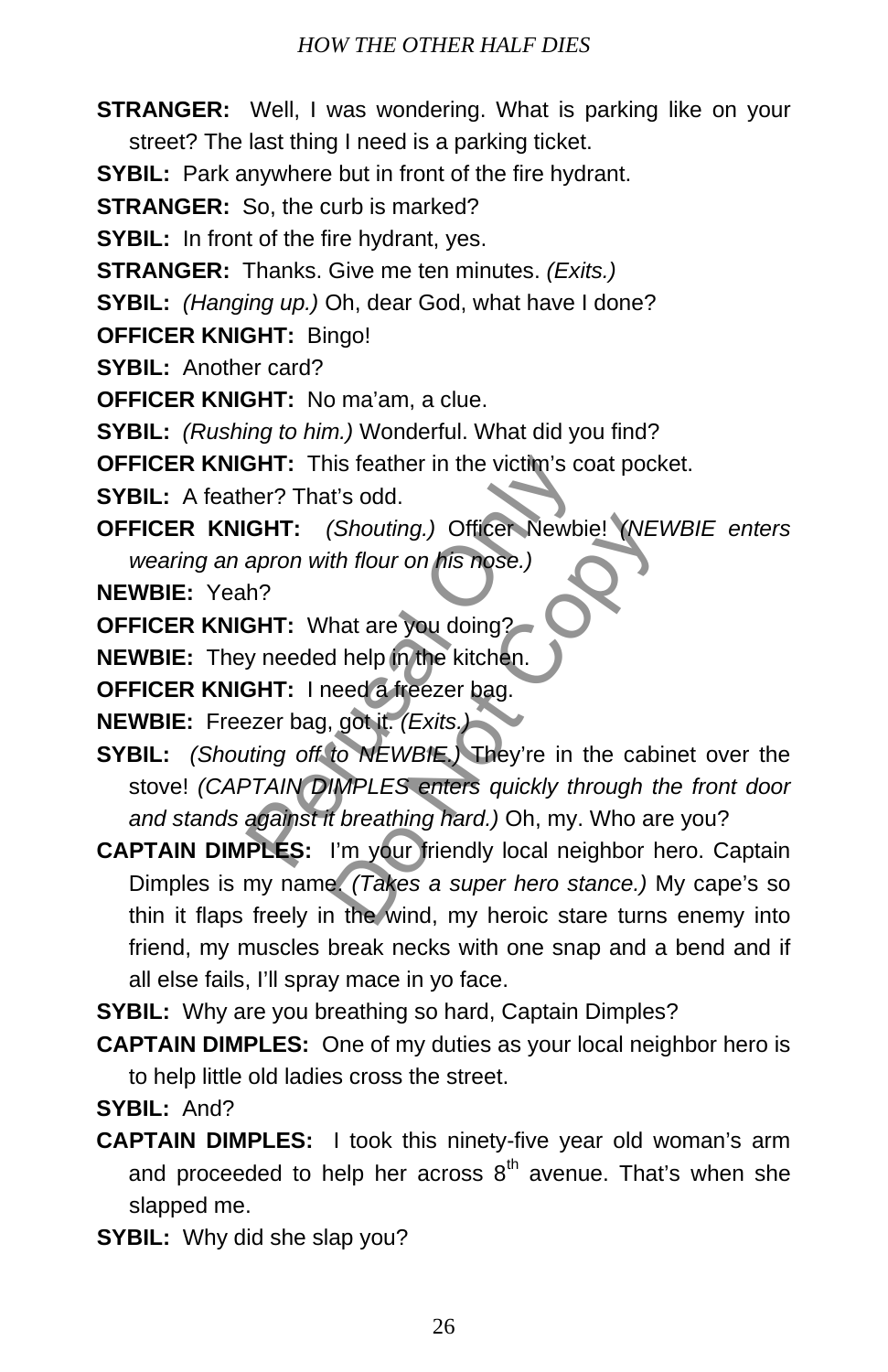**CAPTAIN DIMPLES:** She didn't want to go.

**SYBIL:** Oh.

**CAPTAIN DIMPLES:** So, I picked her up and carried her across. She's been chasing me ever since. *(There's banging on the door.)* I said leave me alone, old woman! *(To SYBIL.)* Do you mind if I hang out here for a while? Just 'til the coast is clear?

**SYBIL:** Well, you see, we're a bit busy in here.

- **CAPTAIN DIMPLES:** *(Walking in.)* I see you have a dead body on your sofa.
- **SYBIL:** Yes, I found him murdered in the trunk of my new car.
- **CAPTAIN DIMPLES:** A murder investigation. That's the excitement I've been looking for. Officer, never fear, I'm here to take this case off your hands.
- **OFFICER KNIGHT:** Aren't you the nut I read about in the paper? Thinks he or she is some type of super hero?
- **CAPTAIN DIMPLES:** Oh, but I am a super hero! *(Faces the audience in stance again.)* My cape's so thin it flaps freely in the wind, my heroic stare turns enemy into friend, my muscles break necks with one snap and a bend and if all else fails, I'll spray mace in yo face. *(More banging on the door.)* I said GO HOME! oking for. Officer, never fear, I'm her<br>ds.<br>**GHT:** Aren't you the nut I read at<br>r she is some type of super hero?<br>**IPLES:** Oh, but I am a super<br>stance again.) My cape's so thin it<br>eroic stare turns enemy into friend,<br>one s The number of superfield about in<br>some type of superfiero?<br>Oh, but Lam a superfiero!<br>again.) My cape's so thin it flaps<br>re turns enemy into friend, my mi<br>and a bend and if all else fails, I'l<br>nging on the door.)I said GO H
- **OFFICER KNIGHT:** I'm sorry, Captain Dimples, but a murder must be investigated by an official man of the law.
- **CAPTAIN DIMPLES:** But I'm tired of being beat up by old women with blue hair.
- **OFFICER KNIGHT:** *(He starts wrapping the yellow ribbon around CORPSE.)* No exceptions, so if you don't mind.
- **SYBIL:** *(To KNIGHT.)* Can't the poor, pathetic strange little man assist you in some small insignificant way, officer?
- **OFFICER KNIGHT:** That's what my partner's for. *(NEWBIE runs in with a mixing bowl.)*
- **NEWBIE:** Hey, Officer Knight, I'm making my first upside down pineapple cake. I never knew cooking could be this much fun. *(Runs back to the kitchen.)*

**OFFICER KNIGHT:** *(To CAPTAIN DIMPLES.)* Okay, you can help.

**CAPTAIN DIMPLES:** Sweet! Where do I start?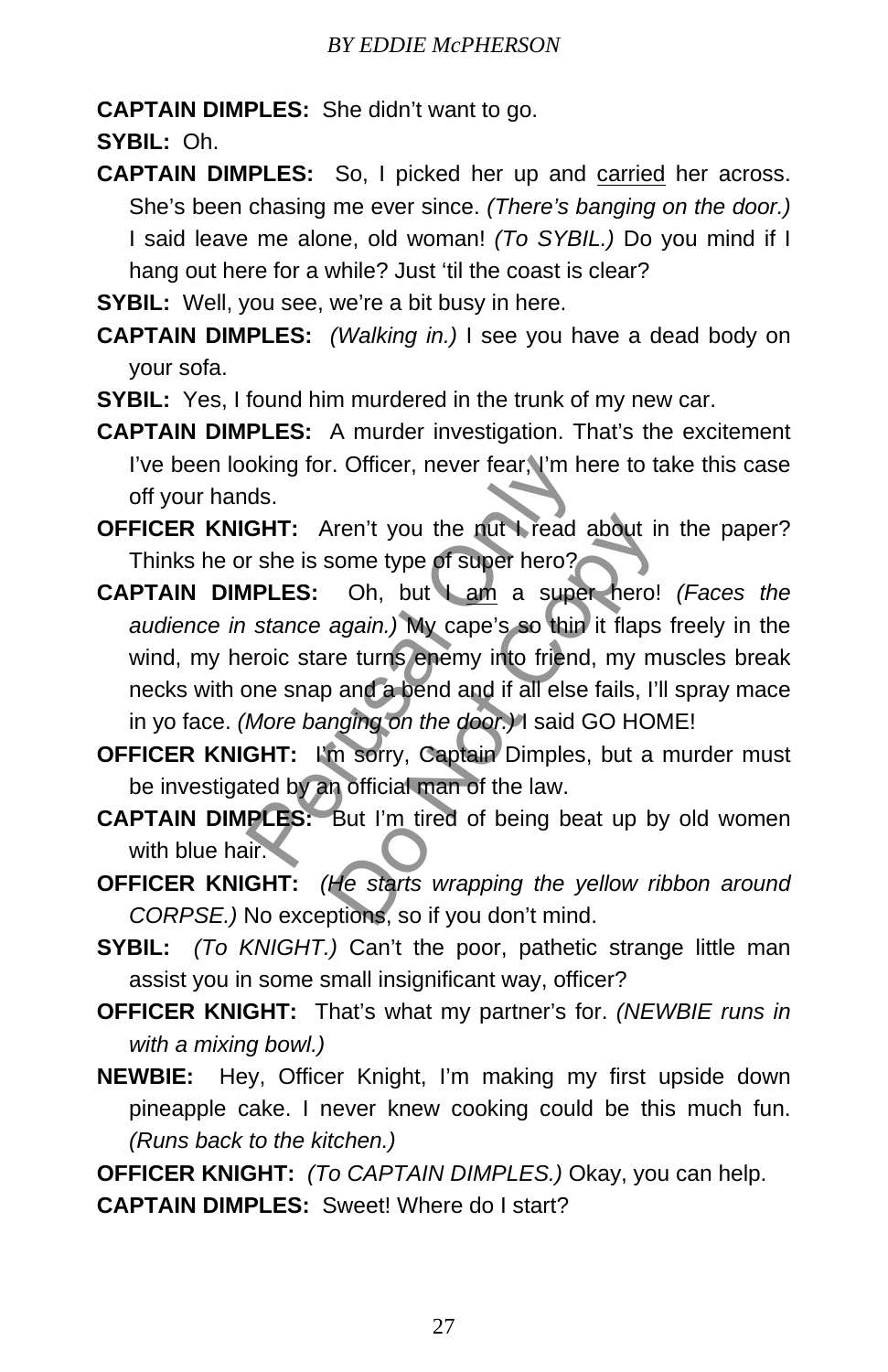- **OFFICER KNIGHT:** Go to the kitchen and bring me some freezer bags.
- **CAPTAIN DIMPLES:** Freezer bags, got it. *(Exits to the kitchen.)*

**SYBIL:** *(Shouting after him.)* They're in the cabinet over the stove!

- **HYSTERICAL VICTIM:** *(Sticking her head through the front door.)* How long are we going to have to wait out on the porch? There's no furniture out here.
- **OFFICER KNIGHT:** As long as it takes.
- **SYBIL:** *(To VICTIM.)* I'll bring you some warm milk in a bit.
- **JACK:** *(Offstage.)* Ask her if she has chocolate syrup.
- **SYBIL:** No, but I have hot cocoa.
- **HYSTERICAL VICTIM:** She says she's got hot cocoa. *(She exits. CAPTAIN DIMPLES enters from the kitchen.)*
- **CAPTAIN DIMPLES:** One freezer bag, kind sir.
- **OFFICER KNIGHT:** Hold it open for me, will you?
- **CAPTAIN DIMPLES:** *(As he does.)* Wow, a true-to-life murder mystery. This is the kind of action I've been looking for. VICTIM: She says she's got hot<br>
DIMPLES enters from the kitchen.)<br>
PLES: One freezer bag, kind sir.<br>
GHT: Hold it open for me, will you?<br>
IPLES: (As he does.) Wow, a<br>
is is the kind of action I've been look<br>
GHT: (Dropping One freezer bag, kind sir.<br>
bld it open for me, will you?<br>
(As he does.) Wow, a true-to<br>
kind of action I've been looking for<br>
(Dropping the feather in the ba<br>
ue.<br>
piece of paper glued to CAPTAI<br>
led, Captain Dimples?<br>
t'
- **OFFICER KNIGHT:** *(Dropping the feather in the bag.)* And this feather is our first clue.
- **SYBIL:** *(Points to the piece of paper glued to CAPTAIN DIMPLES' chest.)* What happened, Captain Dimples?
- **CAPTAIN DIMPLES:** It's personal.
- **SYBIL:** An injury?
- **CAPTAIN DIMPLES:** You could say that.
- **SYBIL:** A bullet wound? A knife wound? The claws of a grizzly bear?
- **CAPTAIN DIMPLES:** Close. Old Lady Wilcox poked me pretty hard with the tip of her umbrella. Made a bruise.
- **SYBIL:** And what beautiful dimples you have. *(A closer look.)* Wait a minute, did you draw those on with a marker?
- **CAPTAIN DIMPLES:** *(Turning away.)* Mind your own business.
- **OFFICER KNIGHT:** *(Holding the bag up to the light and examining the feather.)* We should start questioning our suspects. *(Shouts.)* Newbie!
- **NEWBIE:** *(Entering, wearing two oven mitts and a chef's hat.)* Yeah?
- **OFFICER KNIGHT:** Take off that garb; we must prepare for questioning.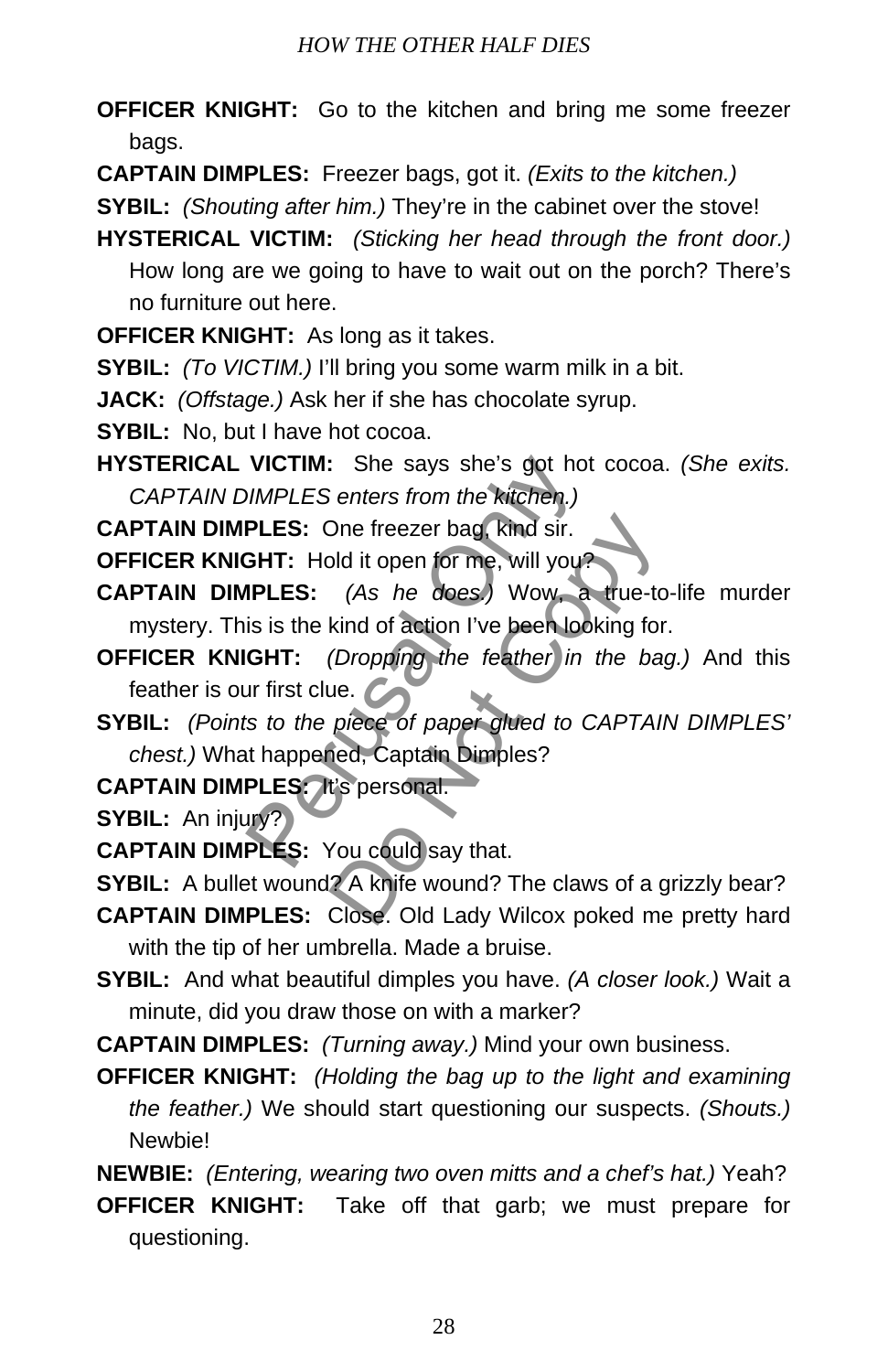- **NEWBIE:** But I have a cake in the oven.
- **OFFICER KNIGHT:** And I have a murdered man on the sofa!
- **CAPTAIN DIMPLES:** I'll do it for you, Detective.
- **NEWBIE:** Whoa, whoa, whoa. If anyone gathers up the suspects, it will be his partner. And that is me.
- **CAPTAIN DIMPLES:** *(Holding up his hands in surrender.)* Just trying to be helpful, Betty Crocker.
- **NEWBIE:** *(In his face.)* That's mister Betty Crocker to you. *(Heads to the kitchen, but turns for one more jab.)* Oh, and your dimples are uneven. *(He exits to the kitchen as CAPTAIN DIMPLES quickly pulls a small mirror from his pocket and examines his dimples.)*
- **OFFICER KNIGHT:** I will now search for another clue on Mr. X's person, so be sure to watch carefully that the corpse doesn't giggle in case he's just an actor playing a dead man. Aha, a clue! **GHT:** I will now search for anothe<br>be sure to watch carefully that the<br>se he's just an actor playing a dead r<br>? What is it?<br>**GHT:** You know, a sign, tip-off, hot le<br>rated.) I know what a clue is!<br>**GHT:** (Holding up a came

**SYBIL:** A clue? What is it?

**OFFICER KNIGHT:** You know, a sign, tip-off, hot lead?

- **SYBIL:** *(Frustrated.)* I know what a clue is!
- **OFFICER KNIGHT:** *(Holding up a camera.)* I found a digital camera clasped tightly in his hand.
- **SYBIL:** That seems important.

**OFFICER KNIGHT:** Ya think?

**CAPTAIN DIMPLES:** Perhaps there are some important pictures that could lead us to the murderer.

**OFFICER KNIGHT:** *(Holding the camera away from CAPTAIN DIMPLES.)* If you don't mind, this is my murder case. *(Looking through the pictures.)* Hmmmmmmm. Very interesting. Plastic bag, please. *(Slipping the camera into the bag as CAPTAIN DIMPLES holds it open.)* ust an actor playing a dead man. A<br>
s it?<br>
u know, a sign, tip-off, hot lead?<br>
snow what a clue is!<br>
dolding up a camera.) I found a di<br>
hand<br>
portant.<br>
think?<br>
Perhaps there are some important<br>
murderer.<br>
(Holding) the ca